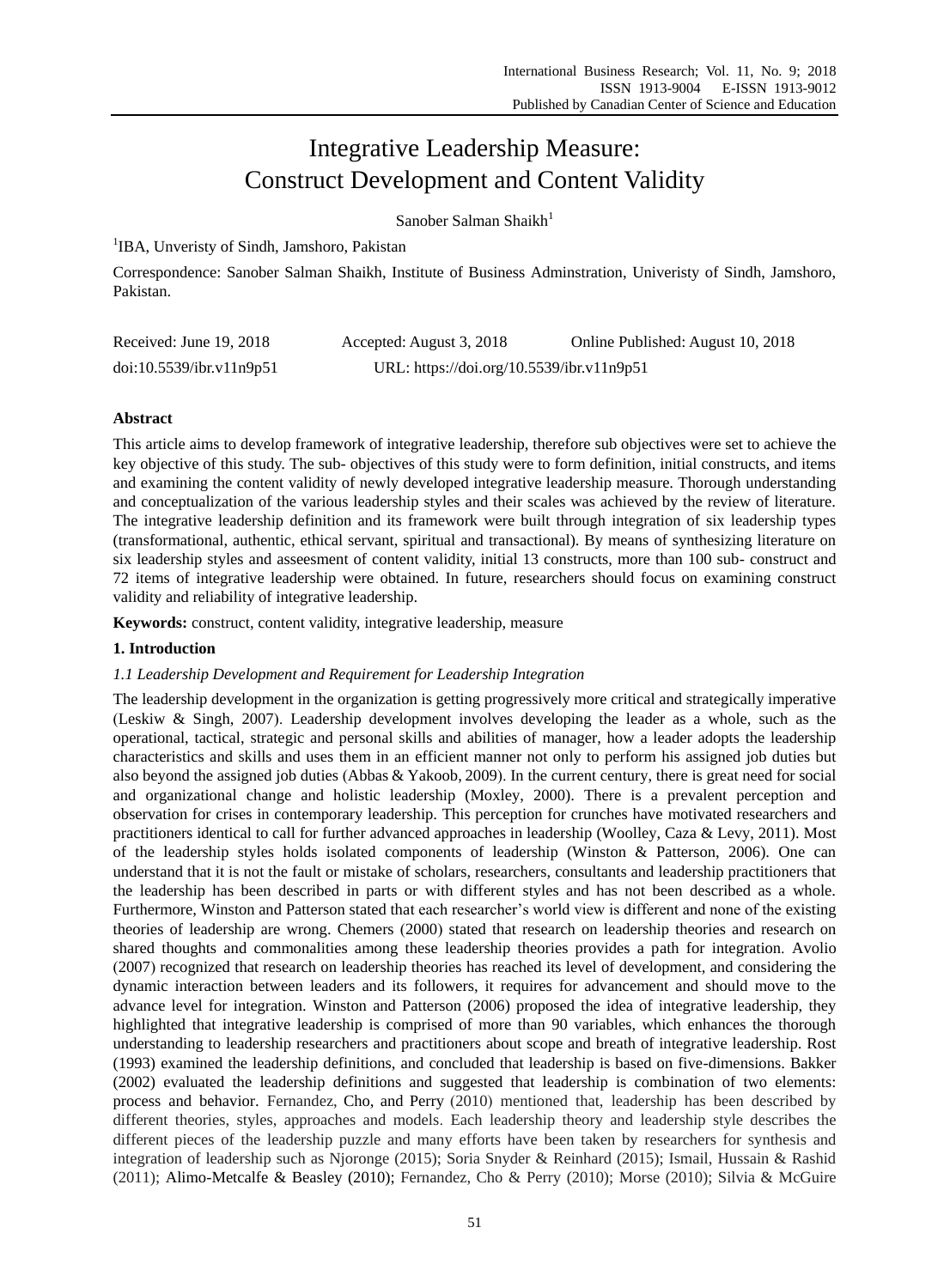(2010); Real World Group (2010a); Fernandez (2004); VanWart (2003); Yukl (2002). These studies have paid great attention to the theoretical underpinnings and advancement in viable integrative leadership framework and measure. These authors have developed and tested integrated leadership frameworks and models which combines existing knowledge about leadership effectiveness. However, these studies have limited applicability as they have focused on collaborative efforts of stake holders (internal and external) for team and organizational effectiveness and developed specific measures on integrative leadership work in particular context. Moreover, previous studies have not integrated the leadership styles and did not develop integrative leadership definition and its measure as a whole of leadership. Subsequently it appears that there is a lack of suitable valid definition and measure of integrative leadership as a whole. Thus considering the work of (Winston & Patterson, 2006; Bakker, 2002; Rost, 1993) for leadership effectiveness and leadership success to deal with employee-related issues, the leadership development framework should be established as a whole. Around the globe various studies have confirmed the existence of various types of leadership, which clearly shows that leadership styles such as transactional, transformational, ethical, authentic, spiritual, and servant leadership are widely adopted in work settings and various scales are developed for these leadership styles to measure their constructs. Primarily the current study is designed to develop integrative leadership definition and its measure. There is also strong conceptual and empirical support that leadership styles (such as, transformational, transactional, servant, ethical, authentic, spiritual and paternalistic) share some common behaviors and characteristics (Oner, 2011; Toor & Ofori, 2009; Brown & Trevino, 2006; Stone, Russell & Patterson, 2004). This study develops the definition, constructs and items of integrative leadership measure by integrating leadership behaviors of the six leadership styles (transformational, authentic, ethical, servant, spiritual and transactional), and examines the content validity of integrative leadership constructs.

## *1.2 Literature Review*

## 1.2.1 Leadership and Its Styles

Leadership is well-defined and conceptualized with variety of words and ways such as personality, traits, behavior, power, interaction and communication styles, role, and job relationships, and administrative work position (Yukl, 2010). Yukl (2010; 2006) defined leadership as the "process of influencing others to understand and agree about what needs to be done and how to do it, and process of facilitating individual and collective efforts to achieve shared objectives" (p. 8). Leadership is a process through which individual leader inspires, encourages and influences others to accomplish organizational goals. It is also a way through which employees' self-esteem can be encouraged and enhanced for achieving organizational goals (Javaid & Mirza, 2013, p. 3). The leadership researchers and authors have defined the leadership within different styles and definitions, no single definition of leadership appears to cover every situation. Therefore, this section explains the definitions and concepts of different leadership styles: 1) transformational leadership, 2) authentic leadership, 3) ethical leadership, 4) servant leadership, 5) spiritual leadership and 6) transactional leadership.

## 1) Transformational Leadership Style

Bass and Avolio (1990) promoted the ideas of Burns' (1978) and suggested the framework of transformational leadership. Transformational leaders cultivate self-interest and also transcend interest for the "group, organization, or society" (Bass, 1990a, p. 53). Bass (1990) defines transformational leadership as "it occurs when leaders broaden and elevate the interests of their employees, when they create awareness and acceptance of the purposes and mission of the group, and when they stir their employees to look beyond their own self-interest for the good of the group" (p. 21). This kind of leadership is a practice and process to build the commitment of the followers through organization goals and by entrusting the followers with powers to achieve those goals (Yukl, 2010). Transformational leadership is considered leadership of morality and ethics because transformational leadership motivate their group members for team work, serve others, look beyond self- interest for the group purpose (Burns, 1978). Avolio, Waldman and Yammarino (1991) developed four major dimensions that build transformational leadership:

## i. Idealized Influence

Idealized influence is interesting and charismatic aspect of transformational leadership. Under this aspect, the leader becomes a role model and is admired and respected by their followers (Bass, 1998; Bass & Avolio, 1994). As a result, followers exhibit greater level confidence and trust in their transformational leaders (Jung & Avolio, 2000; Bass, 1990). The idealized influence element in transformational leadership contains integrity in the form of moral and ethical conduct (Traccy & Hinkin, 1998; Kanungo & Mendonca, 1996). The expansion of collective vision is a fundamental dimension of the idealized influence (Jung & Avolio, 2000). A transformational leader helps their followers to look at the future, and stimulates them to align their personal interest and values with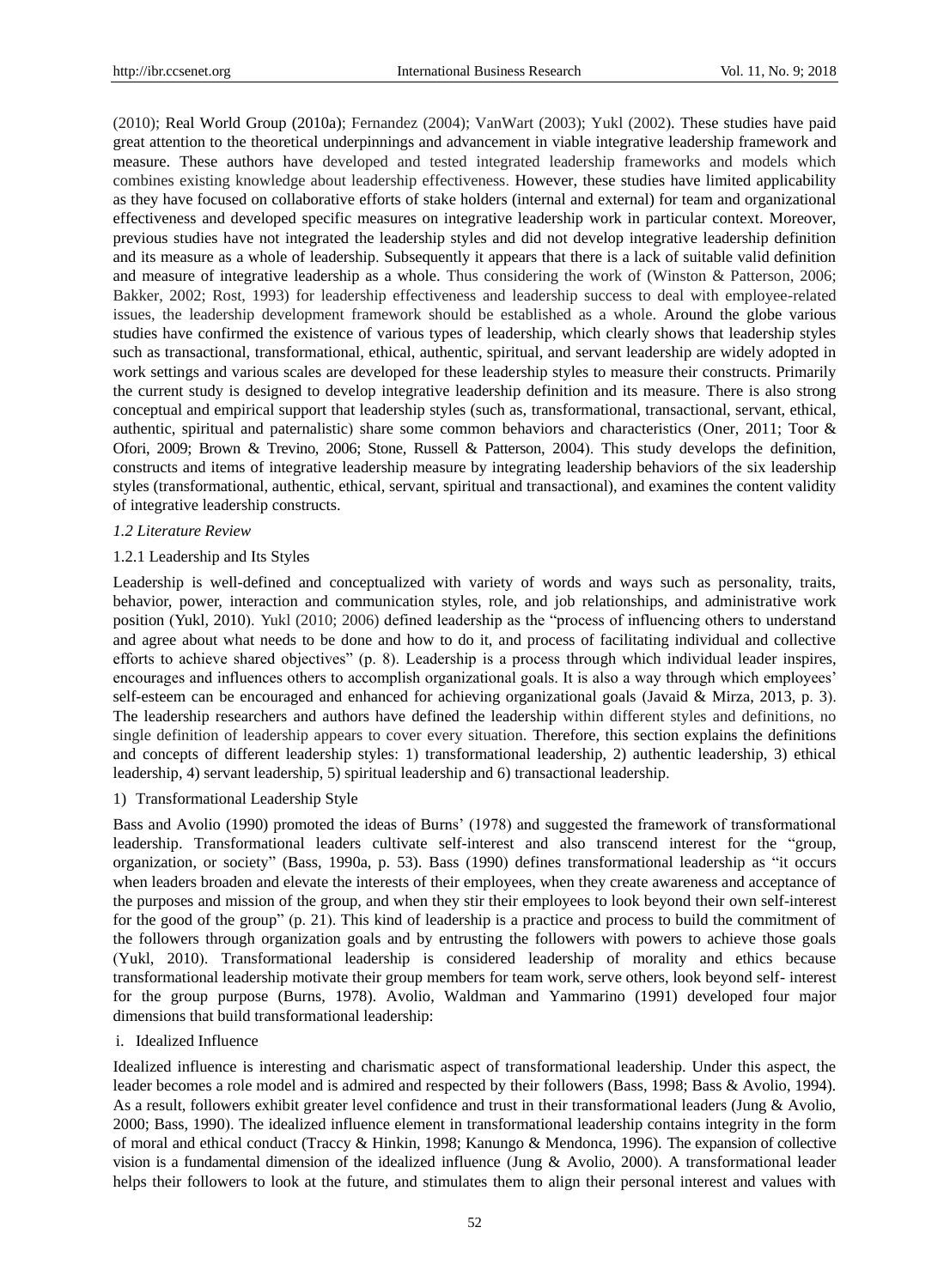purposes of the group and mutual interest (Jung & Avolio, 2000; Bass, 1998, 1990). Transformational leaders are whole- hearted and enthusiastic to share risk with their followers (Bass, 1998).

## ii. Inspirational Motivation

Inspirational motivation denotes the degree to which leaders provide to their followers a sense of finding goals and purpose in their work and that goal and purpose develops additional goal that is directed strategy for organization (Bass, 1985). It involves communicating vision and generating high performance expectation among the followers. With inspirational motivation, leaders communicate the attractive vision to their followers. These leaders also motivate their followers by assigning work objectives and challenges (Avolio & Bass, 2002), as cited in Stone, Russell & Patterson, 2004). Transformational leaders develop spirit of the team, and show enthusiasm and optimism (Bass, 1998, p. 5). To construct relationship, the inspirational leaders build interactive communication with followers, and cultural bond is developed between the leader and member.

## iii. Intellectual Stimulation

Transformational style of leaders inspires followers' "to be innovative and creative by questioning assumptions, reframing problems, and approaching old situations in new way" (Avolio & Bass, 2002, p. 2); yet the transformational leaders do not publicly criticize their followers but encourage them openly. Transformational leaders ask for creative solution and ideas from their followers for a problem and thereby involve them in problem solving. According to Bass (1990), the intellectually stimulating leaders encourage their followers to try new approaches and emphasize on rationality.

## iv. Individualized Consideration

Avolio and Bass (2002) mentioned that transformational leader pays individual and personal attention to his followers, centered on the individual follower's needs for achievement and growth (as cited in Stone, Russell & Patterson, 2004). Bass (1998) stated that transformational leader acts as mentor and coach, provides the followers with encouraging and supportive climate to achieve "higher levels of potential" (p. 6). They recognize and accept the different desires and needs of their followers. These leaders build and foster effective listening and two-way communication (Bass, 1998). The leaders delegate task to their followers and unobtrusively monitor those tasks to see if support or guidance is needed to followers. The net effect of individualized consideration and other behavior is empowerment (Behling & Mcfillen, 1996).

There are a number of versions of scales for measuring transformational leadership, such as the Transformational Leadership Questionnaire (Private sector version) developed by Alban- Metcalfe and Alimo- Metcalfe (2007), and Transformational Leadership Questionnaire (local government version) constructed by Alban- Metcalfe and Alimo- Metcalfe (2000). Multifactor Leadership Questionnaire (MLQ 5X) by Avolio, Bass & Jung,1999; Bass & Avolio,1990). Another short measure on Transformational Leadership was given by (Carless, Wearing & Mann, 2000).

## 2) Authentic Leadership

The prevailing literature relating to the authentic leadership notifies that theory of authentic leadership has converged around several underlying dimensions (Walumbwa, Avolio, Gardner, Wernsing & Peterson, 2008). Luthans and Avolio (2003, p. 243) defined authentic leadership as "a process that draws from both positive psychological capacities and a highly developed organizational context, which results in both greater self-awareness and self-regulated positive behaviors on the part of leaders and associates, fostering positive self-development" (as cited in Walumbwa, Avolio, Gardner, Wernsing & Peterson, 2008). Luthans and Avolio (2003) and May, Chan, Hodges and Avolio (2003) proposed that authentic leadership comprises positive aspects of morality and high ethical standards that guide behavior and decision making. Authentic leaders are "individuals who are deeply aware of how they think and behave and are perceived by others as being aware of their own and others' moral perspective, knowledge, and strengths; aware of the context in which they operate; and who are confident, hopeful, optimistic, resilient, and high on moral character" (Avolio, Luthans & Walumbwa, 2004, p. 4). The Gardner, Avolio, Luthans, May and Walumbwa (2005) model of authentic leadership focuses on the core self-awareness and self-regulation components of authentic leadership. They identified several distinguishing features associated with authentic leadership self-regulation processes: internalized regulation, balanced processing of information, relational transparency, and authentic behavior. Walumbwa, Avolio, Gardner, Wernsing and Peterson (2008) developed the authentic leadership model centered on previous definitions and produced multidimensional constructs of authentic leadership, comprising four dimensions, as follows:

Self-Awareness: It is defined to get to know one's own position in the context of other people living around in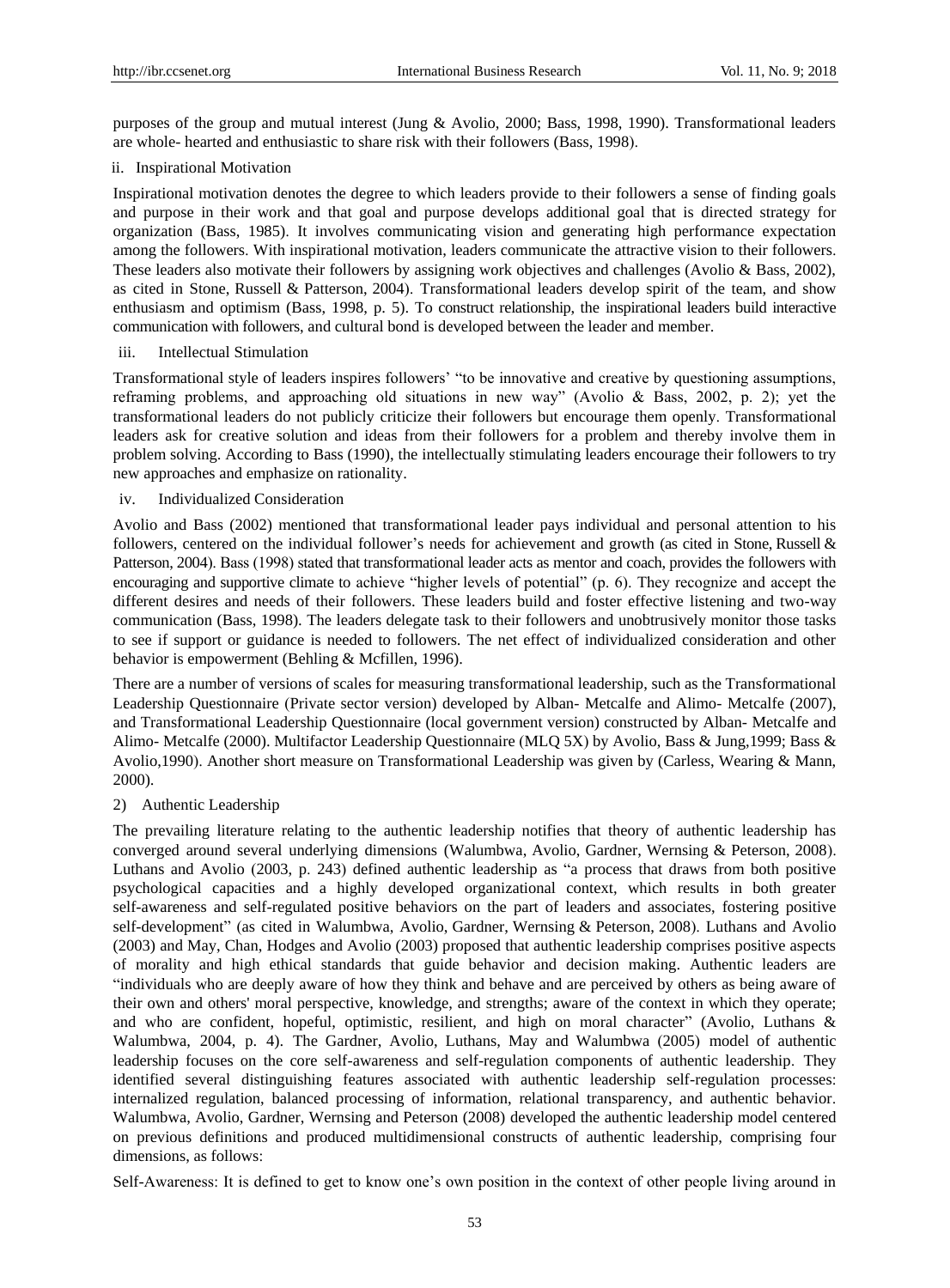this world and how one can contribute and influence the different phenomena encountered in daily life. It also refers to grasp the real substance of one's own self and explore what one really feels in the context of other's perceptions and its ultimate effects on the society.

Relational Transparency: It is mainly concerned with showing one's true self through providing credible information as to build confidence and showing real emotions and feelings in order to minimize the ambiguity of being fake.

Balanced Processing: This balance processing is practiced by leaders who expose that they accurately evaluate all the relevant data making final decision. Moreover, leaders ask opinions from their followers that challenge their own profoundly held positions.

Internalized Moral Perspective: An internalized and integrated form of self-regulation, which is guided by internal moral standards and values versus group, organizational, and societal pressures, and results in expressed decision-making and behavior that is consistent with these internalized values. The Authentic Leadership Questionnaire (ALQ), 16 items scale was extensively used to measure authentic leadership which is developed by Walumbwa, Avolio, Gardner, Wernsing & Peterson, 2008)

3) Ethical Leadership

The leadership effectiveness is associated with perceptions of the leader's honesty, integrity, fair, principled and trustworthiness by many researchers (Kuntz, Kuntz, Elenkov & Nabirukhina, 2013; Eubanks, Brown & Ybema, 2012; Den Hartog, House, Hanges, Ruiz-Quintanilla, Dorfman & Globe- Associates, 1999). Trevino, Hartman and Brown (2000) and Trevino, Brown and Hartman (2003) extended conducted exploratory research to understand and examine what is meant by the term ethical leadership. The unstructured interviews were conducted with twenty senior executives and twenty compliance officers in different industries. The interviews' results found that ethical leaders are honest, fair, trustworthy, principled and ethical decision makers and their behaviors in personal and professional life were based on ethics and care about people and society. Moral management is also another important aspect of ethical leadership. The moral management aspect of ethical leadership formulates ethics as explicit dimension of ethical leadership and also portrays the leader's positive and proactive effect on follower's ethical and unethical attitude. The ethical leaders visibly show role modeling ethical behaviors and use reward system (reward and discipline) to grasp followers accountable for their ethical conduct in organization (Trevino, Hartman & Brown, 2000; Trevino, Brown & Hartman, 2003). Brown, Trevino and Harrison (2005) merged the two dimensions of ethical leadership under one umbrella and developed definition of ethical leadership as "the demonstration of normatively appropriate conduct through actions and interpersonal relationships, and the promotion of such conduct to followers through two-way communication, reinforcement and decision making" (p. 120). The ethical leaders encourage followers to participate in organizational decision-making and also listen to them. In addition, they perform a role of mentor to their followers and are concerned about the progress, development, and growth needs of followers (Brown & Trevino, 2006). Moreover, Brown, Trevino and Harrison (2005) established a 10-item scale based on the mentioned literature to measure the several aspects of ethical leadership, popularly known as the Ethical Leadership Scale (ELS). De Hoogh and Den Dartog (2008) proposed another scale for measuring the ethical leadership, consisting of three elements: morality and fairness (fair and honest), role clarification (open communication, clarification of expectations and responsibilities), and power sharing (listening follower's ideas, allowing them to participate in decision making and worrying about them). De Hoogh and Den Dartog used three construct scale to establish ethical leadership measure: morality and fairness- six items; role clarification- five items and power sharing- six items. The De Hoogh and Den Dartog (2008) and Brown, Trevino and Harrison (2005) instrument are considered valid and reliable for measuring ethical leadership.

#### 4) Servant Leadership

Greenleaf (1970) was the first person who initiated the concept of servant leadership in modern organizational theories. Leadership primarily means to serve others, meet the expectations of others. The servant leadership focuses on others rather than upon self and understands the role of the leader as a servant (Russell & Stone, 2002; Greenleaf, 1977). Spears (1995a) expanded the servant leadership model to include ten characteristics: listening, empathy, healing, awareness, persuasion, conceptualization, foresight, stewardship, community-building, and growth of people (as cited in Ganoe, 1996). Servant leaders create vision, gain trust and credibility from followers (Farling, Stone & Winston, 1999). Liden, Wayne, Zhao, and Henderson (2008) developed psychometrically tested multidimensional instrument of servant leadership and suggested seven behaviors (Putting Followers first, Creating Value for the Community, Emotional Healing, Empowering, Helping Followers, Grow and Succeed, Behaving Ethically, conceptual skills). Barbuto and Wheeler (2002) describe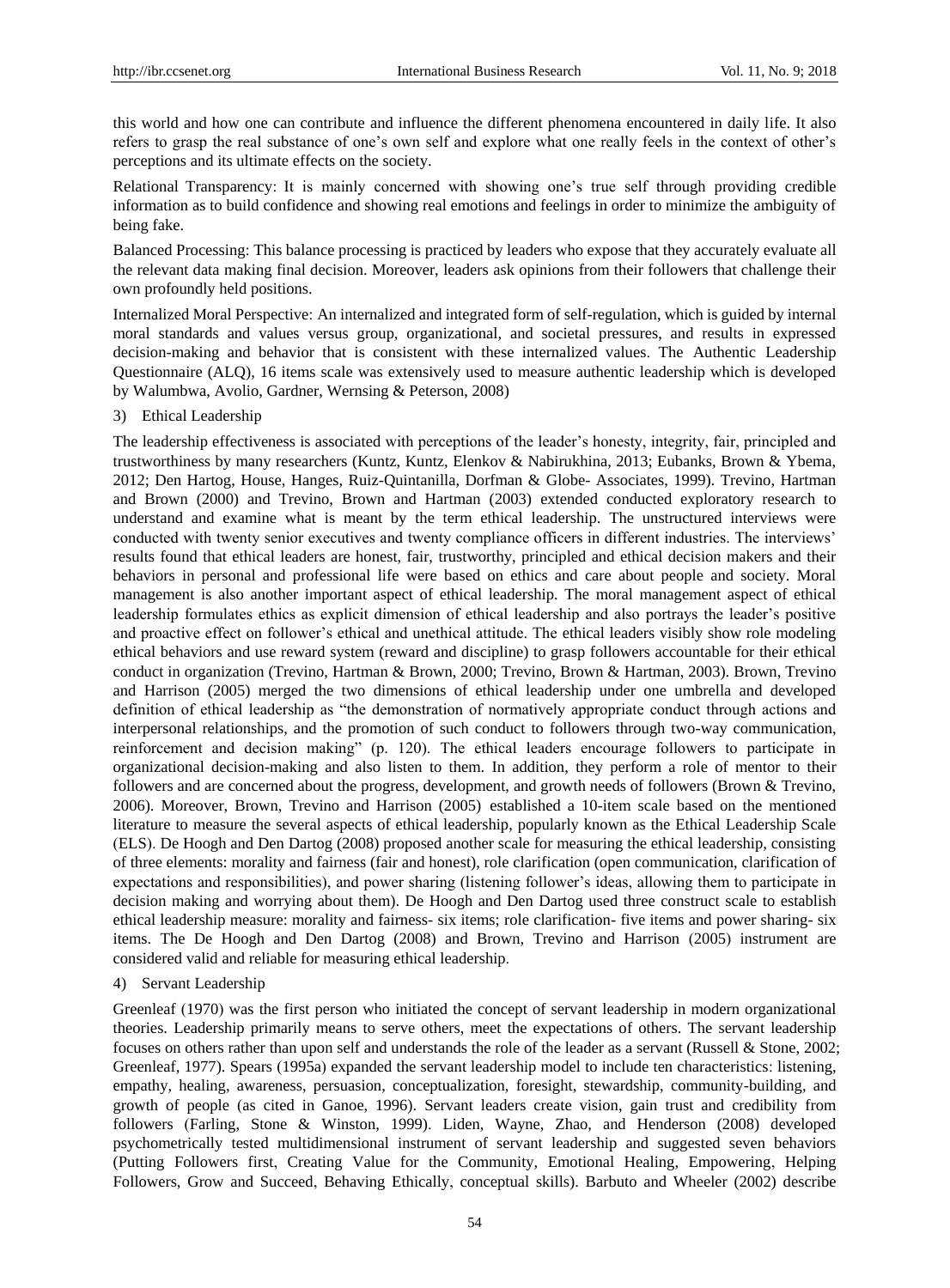servant leadership with 11 characteristics: calling, listening, empathy, healing, awareness, persuasion, conceptualization, foresight, stewardship, growth and community building. There are many measurement scale on servant leadership which have received great attention (Greenleaf, 1977; Barbuto & Wheeler, 2002; Dennis, 2004; Ehrhart, 2004; Sendjaya, 2005; Barbuto & Wheeler, 2006; Liden et al., 2008).

## 5) Spiritual Leadership

The spiritual leadership is formed from an intrinsic model of motivation that integrates the spiritual leadership with three components and their sub components are as follows. Vision is a broad appeal to key stakeholders, destination and journey (Fry, 2003). It reflects high ideals and integrity, does what it takes, encourages hope/faith, and establishes a standard of excellence. Fry (2003) defines vision with three aspects (changing direction, simplifying decisions and coordinating the actions of different people) which serve in creating change. Vision examines the organizational objectives, directs high ambitions, creates sense of meaningful work and develops hope and faith (Daft & Lengel, 1998). Kotter (1996) proposed that vision refers to image of the future with subsequent description as to why individuals should try hard to develop that future. Altruistic Love is forgiveness, kindness, integrity empathy/compassion, honesty, patience, courage, trust/loyalty, humility. Altruistic love refers to "a sense of wholeness, harmony, and wellbeing produce by care, concern, and appreciation for both and others" (Fry, 2003, p. 712). This definition is built on values and morals such as kindness, honesty, lack of greed, forgiveness, acceptance, patience, appreciation for both self and others, and ability to control and regulate oneself (Reave, 2005; Fry, 2003). Hope and Faith comprising of endurance, perseverance, 'does what it takes' stretches goals, expectations of reward. Hope is a wish with an expectation of accomplishment and faith enhances the possibility that hope will come true and exact. Faith is founded on behaviors, values, and attitudes that show what will happen. Hope and faith create an image for the people where they are going and how to reach there, and create a belief for the people that their vision will be achieved (Fry & Melanre, 2008; Fry, 2003). Fry and Cohen (2009) stated that "the purpose of spiritual leadership is to tap into the fundamental needs of both leader and follower for spiritual well-being through calling and membership, to create vision and value congruence across the individual, to empower team, and organization levels and, ultimately, to foster higher levels of organizational commitment and productivity (p. 269)". The basic qualities of spiritual leaders are to understand their self and others; good intuition; love; interrelated view of tasks, staff and process and true picture of the future (Altman, 2010). The widely used instrument for measuring spiritual leadership was established by Fry, Vitucci & Cedillo (2005).

#### 6) Transactional Leadership

Transactional leaders are those who possess task oriented objectives, concentrate on work standards and ensure that they have specific time to attain organizational tasks (Burns, 1978). In addition, they behave in accordance with desires, give extrinsic rewards to their followers, and short term contingent exchanges, negotiate contracts, clarify responsibilities, specify expectations, recognition, and achieve expected performance are the key features of transactional leaders (Bass, 1985). To ensure short-term success, transactional leadership gives followers clarity about rules and standards to protect the status quo and involve closely monitoring and correcting followers' errors (Yukl, 2010; Bass & Avolio, 1995; Bass, 1985; House, 1971). Transactional leadership is measured by Multifactor Leadership Questionnaire (MLQ form 5X), created by (Bass & Avolio, 1990; Avolio, Bass & Jung, 1999).

#### *1.3 Resemblances among Leadership Styles*

Based on different definitions of leadership, some authors define leadership as a behavior and others deem it to be a process, the term 'leadership' is undoubtedly a multi-dimensional word consisting of certain behaviors, roles and a set of characteristics which in turn is a combination of three or more components (traits, skills, behavior and attitudes). In fact, there are numerous types of leadership behaviors which are ultimately transformed into various leadership styles (Stone, Russell & Patterson, 2004; Brown & Trevino, 2006; Toor & Ofori, 2009; Oner, 2011).

#### *1.4 Integrative Leadership*

To cognize the concept of integrative leadership, it is necessary to move away from traditional models of dyadic leadership (Alban-Metcalfe & Alimo-Metcalfe, 2010). Morse (2010, p.233) stated that "majority of leadership theories rest on hierarchical assumption and leader-follower dynamics that break down in the collaborative context." Avolio (2007) recognized that research on leadership theories has reached its level of development and considers the dynamic interaction between leaders and followers. Now, it requires development and moves to the next step which is integration. Fernandez, Cho and Perry (2010) mentioned that development of shared leadership theory encourages scholars to make an effort to integrate. Chemers (2000) stated that functional integration emphasizes on developing and adopting effective leadership characteristics and skills to influence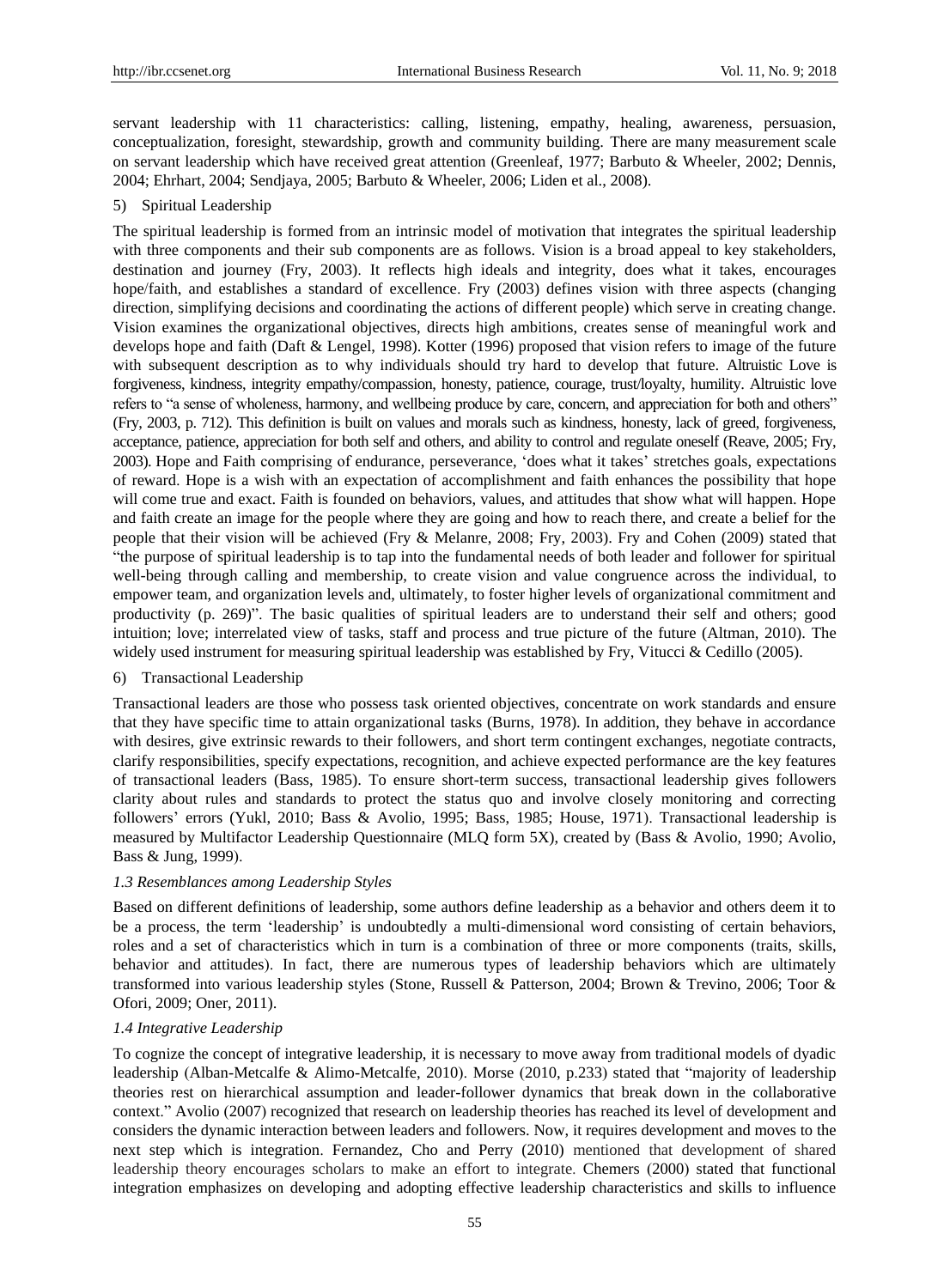followers to achieve the goals. Fernandez, Cho and Perry (2010) indicated in their research that leadership is characterized by different groups of theories, approaches, and models for each group. The leadership literature elaborates that from time-to-time, different theories, models and leadership styles have been developed. These indications show that leadership is not a destination but a journey or a continuous process which needs to be developed over time. Therefore, leadership scholars have emphasized that leadership should be further developed with integrative models and frameworks. Scholars have given different definitions of integrative leadership. For instance, Alban- Metcalfe and Alimo- Metcalfe (2010) defined integrative leadership as shared and collective leadership, in which the person succeeds by collaboratively working with one another. Crosby and Bryson (2010) conceptualized the integrative leadership as "bringing together diverse groups and organization in semi-permanent ways and - typically across sector boundaries – to remedy complex public problems and achieve the common good" (p. 211, as cited in Alban-Metcalfe & Alimo-Metcalfe, 2010). Fernandez, Cho and Perry (2010) stated that integrated leadership is known as a combination of certain leadership roles, performed by combining the efforts of employees and managers at different levels of hierarchy, such as tasks, relations, change diversity and integrity. The model and framework of integrative leadership includes leadership skills, behaviors, traits, and styles, situational and moderating factors in joint form that explain the leadership effectiveness. (Fernandez, 2004; Yukl, 2002). Integrative leadership is defined as "the antithesis of conception of leadership as a process undertaken by an autonomous, self – determining individuals with a secure unitary identity (who see themselves at) the center of social universe" and a leader "whose behavior is solipsistic and often autocratic" (Alvesson & Deetz, 2000, p. 89). Integrative leadership is not only bounded by partnership working but it has greater applicability (Huxman & Vangen, 2005). Some scholars have synthesized leadership knowledge for leadership effectiveness and developed models. They have also tested the integrated leadership models with workplace outcomes (Yukl, 2002; Van Wart, 2003; Fernandez, 2004; Morse, 2010; Silvia & McGuire, 2010; Fernadez, Cho & Perry, 2010; Ismail, Hussain & Rashid, 2011; Njoronge, 2015; Soria, Snyder & Reinhard, 2015). There are two well know measurement tools to measure integrative leadership. The first is the Board Leadership quality 360-BLQ360; developed by Alimo-Metcalfe and Beasley (2010). In this tool, the integrative leadership is measured in eight dimensions. These eight dimensions are: engaging as effective teams, constructive challenges, ensuring a shared vision, promoting quality and improvement, connecting and influencing effective performance and risk-taking, clarity and accountability, personal qualities and values. The second one is the Partnership Leadership Quality 360 developed by (Real World Group, 2010a). In this tool, the integrative leadership is measured on four scales: commitment to partnership, political skills and system thinking and commissioning.

## **2. Research Method**

## *2.1 Development of Integrative Leadership Framework for an Integrative Leadership Measure*

This study has two objectives: to develop initial constructs of integrative leadership measure and to examine content validity of integrative leadership constructs. Therefore, the procedure for the development of the integrative leadership measure was performed in two phase: synthesizing the literature and content validity and panel of experts.

## 2.1.1 Synthesizing the Literature

To achieve the first objective, the study develops the initial constructs of an integrative leadership measure, the constructs of integrative leadership were obtained through synthesizing the literature, and three sub-topics are covered under synthesizing the literature: 1) literature review 2) integrative leadership framework and 3) item generation and initial draft of the integrative leadership measure.

#### 1) Literature Review and Construct Analysis

In this study, the extensive review of existing literature was done to explore the constructs of an integrative leadership measure. A methodological review of the literature was first conducted and then research gaps were identified. The key words used to find and review the literature were: leadership, leadership styles, transformational leadership, ethical leadership, authentic leadership, servant leadership, spiritual leadership and transformational leadership, integrative leadership and their measures. The literature was reviewed by using the published research papers from research journals, journal articles, working papers and PhD thesis (both published and unpublished).

#### 2) Integrative Leadership Framework

The integrative leadership framework was built to discover the constructs of the integrative leadership measure. Initially, in this study, similar and dissimilar behaviors, characteristics, skills, traits, and roles of six leadership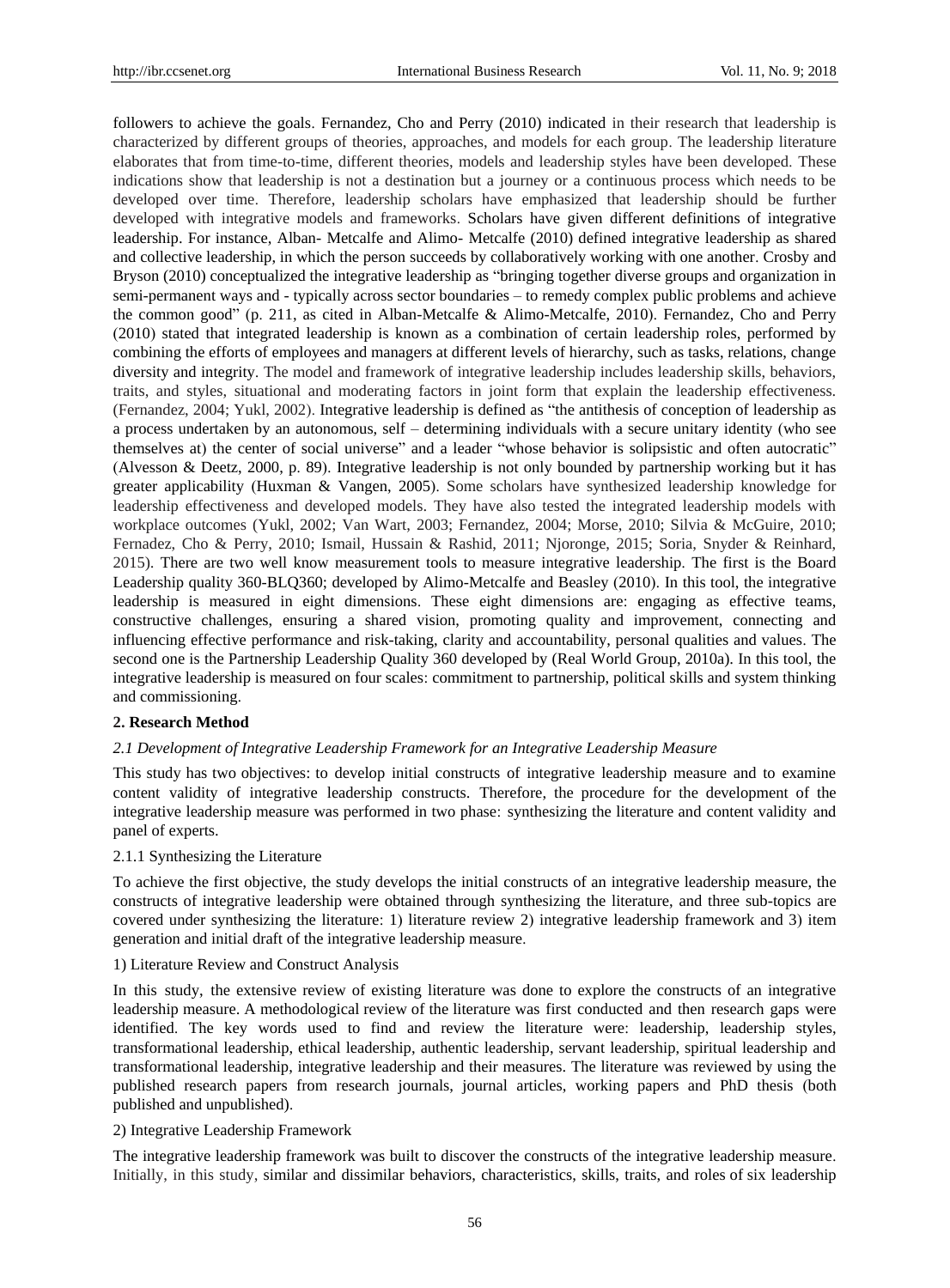styles (Transformational, Authentic, Ethical, Servant, Spiritual and transactional) were analyzed in the literature review. Then all the interrelated behaviors (characteristics/skills/ traits/roles) were integrated together to develop constructs. These integrated leadership behaviors were selected from six leadership types: Transformational leadership (Yukl, 2010; Avolio & Bass, 2002; Parry & Proctor-Thomson, 2002; Jung & Avolio, 2000; Bass, 1998; Tracey & Hinkin, 1998; Behling & McFillen, 1996; Kanungo & Mendonca, 1996; Bass & Avolio, 1994; Tracey & Hinkin, 1994; Avolio, Waldman & Yammarino, 1991; Bass & Avolio, 1990; Bass1990a; Bass, 1990b; Burns, 1978; Bass, 1985), Authentic leadership (Walumbwa, Avolio, Gardner, Wernsing & Peterson, 2008; Gardner, Avolio, Luthans, May & Walumbwa, 2005; Avolio, Luthans & Walumbwa, 2004; Luthans & Avolio, 2003; May et al., 2003). Ethical leadership (Kuntz, Kuntz, Elenkov & Nabirukhina, 2013; Eubanks, Brown & Ybema, 2012; De Hoogh & Den Dartog, 2008; Brown & Treviño, 2006; Brown, Trevino & Harrison, 2005; Trevino, Brown & Hartman, 2003; Trevino, Hartman & Brown, 2000; Den Hartog et al., 1999; Posner & Schmidt, 1992), Servant leadership (Liden et al., 2008 Barbuto & Wheeler, 2006; Barbuto & Wheeler, 2002; Russell & Stone, 2002; Greenleaf, 1977), Spiritual leadership (Altman, 2010; Fry & Cohen, 2009; Fry & Melanre, 2008; Reave, 2005; Fry, 2003), Transactional leadership (Yukl, 2010; Yukl, 2002; Bass & Avolio, 1995; Bass, 1985; Burns, 1978; House, 1971). Consequently, for an integrative leadership framework, around 100 behaviors of leaders and 13 constructs were developed by synthesizing the literature. These 13 constructs and their behaviors are as follows**.**

The integrative leadership constructs developed for this study were: Charismatic leadership (leader acts as a role model, admired and respected by followers**)**; Providing reward and recognition leadership; Commitment to goals and perseverance; Rational leadership (possesses knowledge, the leader has rational rationale and sound reasoning, analyzes data before making decisions); Power sharing**/** empowering leadership **(**shares information, solicits followers' views and opinions, involves followers in problem-solving and decision-making, delegates tasks, encourages followers to followers to use new tactics for old situations, encourages followers to reframe the problems); Visionary**/**inspirational motivation leadership (has a vision, communicates vision/shows picture of future, shared vision, foresight); Emotional healing leadership **(**understands the emotions of others, provides a platform for employees to express their emotions); Supportive leadership (acts as coach and mentor, motivates followers with purposeful work/goal, monitoring and correcting followers' errors, provides guidance for achieving goals, persuasion); Ethical leadership (honest and fair, integrity, high ethical standards, avoids unethical behaviour, influences followers in relation to ethical behaviour, ethical and principled decision-making, does not publicly criticize the followers' mistakes, communicates ethics and ethical values); Teamwork**-**oriented leadership (aligns own work values with others' values, builds teamwork, works for the collective interest, elevates interest of followers, takes and shares followers' risks, builds long-term interpersonal relationship with followers, appeals broadly to key stake holders, looks beyond self-interest); Individualized consideration and altruistic love leadership (aware of others values/aware of others, concern for followers' development and achievement, aware of context/considers individual differences in terms of different needs, concern for society, concern for followers needs/concern about people/cares for others/serves others, humility/forgivingness, acceptance/gratitude/patience/endurance, kindness/ empathy, loyal, involves organizational members in philanthropic activities/builds community spirit); Role clarification**/**task**-**oriented leadership (interactive communication/listening/open communication/collaborative communication, builds two-way communication, focuses on work standards, clarifies performance expectation and responsibilities, provides challenges to followers, sets ideal and high goals, negotiates expected performance of followers with rewards/contracts, focuses on short-term goals/takes time to complete task, describes rules and standards, clarifies priorities); Self**-**awareness **/**self**-**regulatory leadership **(**aware of own values and strength and weaknesses, encourages self to think creatively, confident, optimistic, expresses true feelings, enthusiastic/resilient, hopeful/faithful, practices self-regulation/self-control, appreciates courage by himself).

3) Item Generation and Initial Draft for an Integrative Leadership Measure

This study developed the uni-dimensional items of IL. Furthermore, the items for measuring the integrative leadership were selected from previous studies. Moreover, the items for measuring the integrative leadership were selected from previous studies (Salanova et al., 2011; Walumbwa, Avolio, Gardner, Wernsing & Peterson, 2008; Hoogh & Den Hartog, 2008; Liden et al., 2008; Barbuto & Wheeler 2006; Brwon, Trevino & Harrison, 2005; Fry, Vitucci & Cedillo, 2005; Avolio, Bass & Jung, 1999; Hartog, Muijen & Koopman, 1997; Bycio, Hackett & Allen, 1995). Later, the selected items from review of literature were revised due to the context and sample of the study. In addition, some additional sample items were also developed for certain characteristics/behavior of integrative leadership.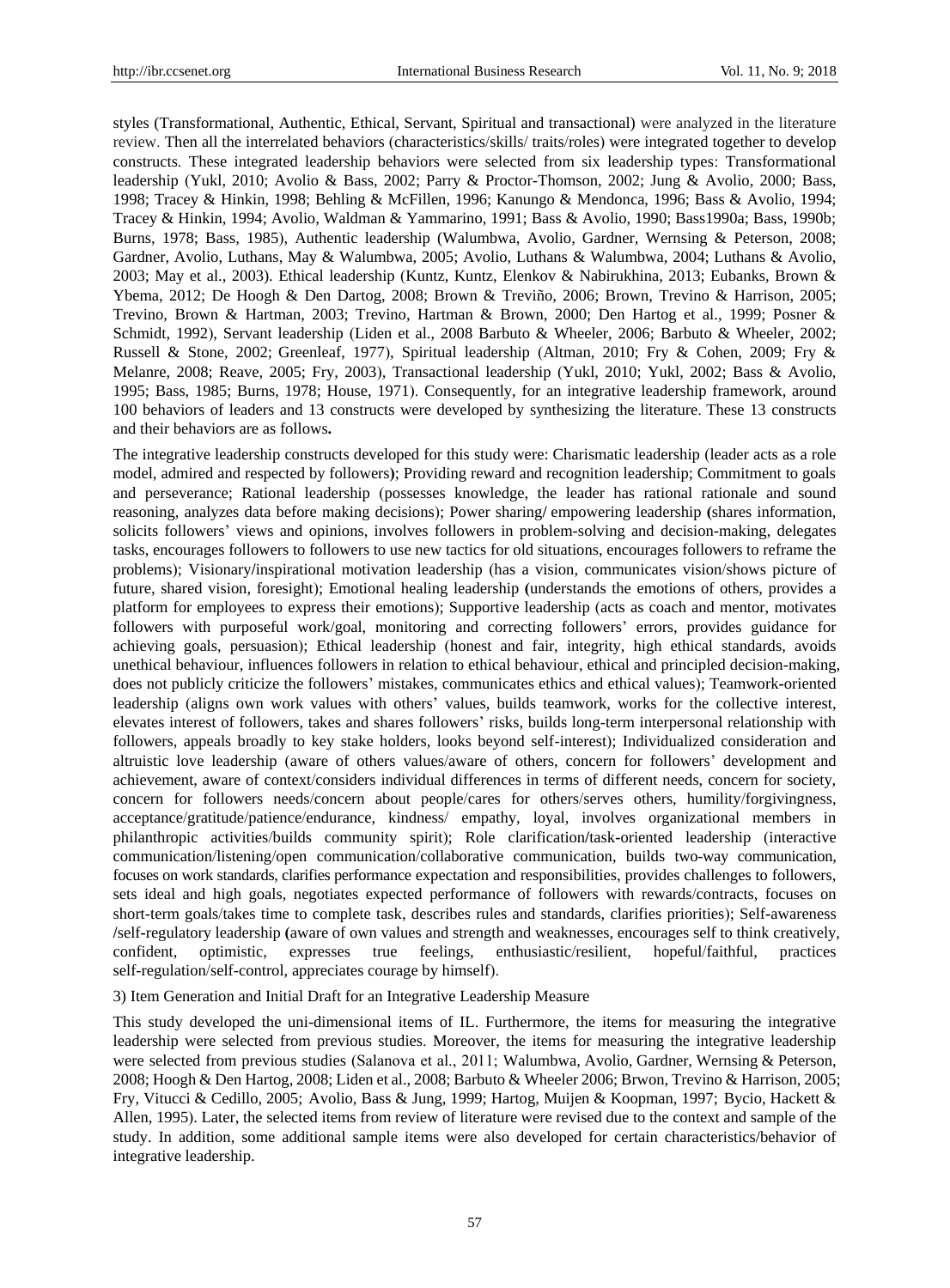#### 2.1.2 Proposed Content Validity by a Panel of Experts

Consistent with above-mentioned research objectives, the development of the integrative leadership measure was also achieved by checking its content validity. Content validity was conducted for the integrative leadership measure by using the concept of indices of item objective congruence (IOC). The items were incorporated into the IOC form, which was sent to panel of experts (experts in conducting quantitative research, academicians and practitioners). Rovinelli and Hambleton (1977) suggested the idea of index of item-objective congruence. Content validity primarily measures the sufficiency, examines the area of interest and meets the objective **(**Hinkin, 2005**).** The indices of the item-objective congruence is a procedure used in test development for evaluating content validity at the item-development stage (Turner and Carlson, 2003). For developing and designing any scale, it is necessary to avoid errors and mistakes in choosing constructs and their measures, it needs to be reviewed by experts (Babbie, 2007). In this study, the IOC form was developed by considering the guidelines of Rovinelli & Hambleton (1977), in which the items were evaluated by assigning a score of 1 **(**for clearly measuring power**)**, **-**1 **(**clearly not measuring**)**, 0 **(**degree to which content measurement is not clear or not sure**)**, and a space was provided for writing suggestions**.** The IOC form and covering letter was sent to all five experts (1 advisor, 2 committee members and 2 bank managers), who possessed enough knowledge on the given subjects and were experts in research. These experts were requested to give their feedback and comments on the definitions of the construct and its items in the IOC form. They were requested to evaluate whether each item of the construct measured what is planned to measure, whether items were clearly written and understandable, whether there was any repetition among the items of each construct, and whether there was a need to develop another item to measure any construct. The IOC form and the covering letter were sent to content experts are presented in Appendix A. The basic formula for calculating the IOC was adopted and developed by (Crocker & Algina, 1986). It is as follows:

$$
I_{ik}=\frac{N}{2N-2}(\mu_{\kappa}-\mu)
$$

Where  $I_{ik}$  is the index of item-objective congruence for item *i* on objective *k*,  $N =$  the number of objectives,  $k =$ the judges' mean rating of item *i* on objective *k*, and  $\mu$  = the judges' mean rating of item *i* on all objectives.

#### **3. Result**

The five content experts evaluated the validity of the items. After the experts had completed the rating process, the ratings of all the items given by five (5) experts was pooled in a table and the IOC was calculated to obtain the IOC results of measures for each item and for each objective, as suggested by Rovinelli and Hambleton (1977). The item was said to be effective in terms of the IOC if the score of the item was greater than 0.5 (Guntayoung & Chinchai, 2013). The scores of the items on the IOC are presented in Table 1.

|                                                 |                    | <b>Scores Rated by (5) Experts</b> |          |          | <b>Content Validity</b> |    |              |
|-------------------------------------------------|--------------------|------------------------------------|----------|----------|-------------------------|----|--------------|
| <b>Constructs</b>                               | <b>No of Items</b> |                                    | 2        |          | 4                       | 5  | <b>Score</b> |
| Charismatic Behaviour                           |                    |                                    |          |          |                         |    | 1.00         |
|                                                 |                    |                                    | -1       |          |                         |    | 0.6          |
| Providing<br>Rewards<br>and                     |                    |                                    |          | 0        |                         |    | 0.8          |
| Recognition of Behaviour                        |                    |                                    |          | 0        |                         |    | 0.8          |
| <b>Rational Behaviour</b>                       |                    |                                    |          |          |                         |    | 1.00         |
|                                                 |                    |                                    |          |          |                         | -1 | 0.4          |
|                                                 |                    |                                    |          |          |                         |    | 1.00         |
| $\overline{\text{Commitment}}$<br>with<br>goals |                    |                                    |          |          |                         |    | 1.00         |
| /Perseverance Behaviour                         |                    |                                    |          |          |                         |    | 1.00         |
| Visionary/Inspirational                         |                    |                                    |          | $\Omega$ |                         |    | 0.8          |
| motivation                                      |                    |                                    |          |          |                         |    | 0.8          |
| Behaviour                                       |                    |                                    |          |          |                         |    | 1.00         |
|                                                 |                    |                                    |          |          |                         | -1 | 0.6          |
| <b>Emotional Healing Behaviour</b>              |                    |                                    | $\theta$ |          |                         |    | 0.8          |
|                                                 |                    |                                    |          | 0        |                         |    | 0.8          |
| Supportive Behaviour                            |                    |                                    |          |          |                         |    | 1.00         |
|                                                 |                    |                                    |          |          |                         |    | 1.00         |
|                                                 |                    |                                    |          |          |                         |    | 1.00         |
|                                                 |                    |                                    |          |          |                         |    | 1.00         |
|                                                 |                    |                                    |          |          |                         |    | 1.00         |

Table 1. Score of Content Validity on the IOC form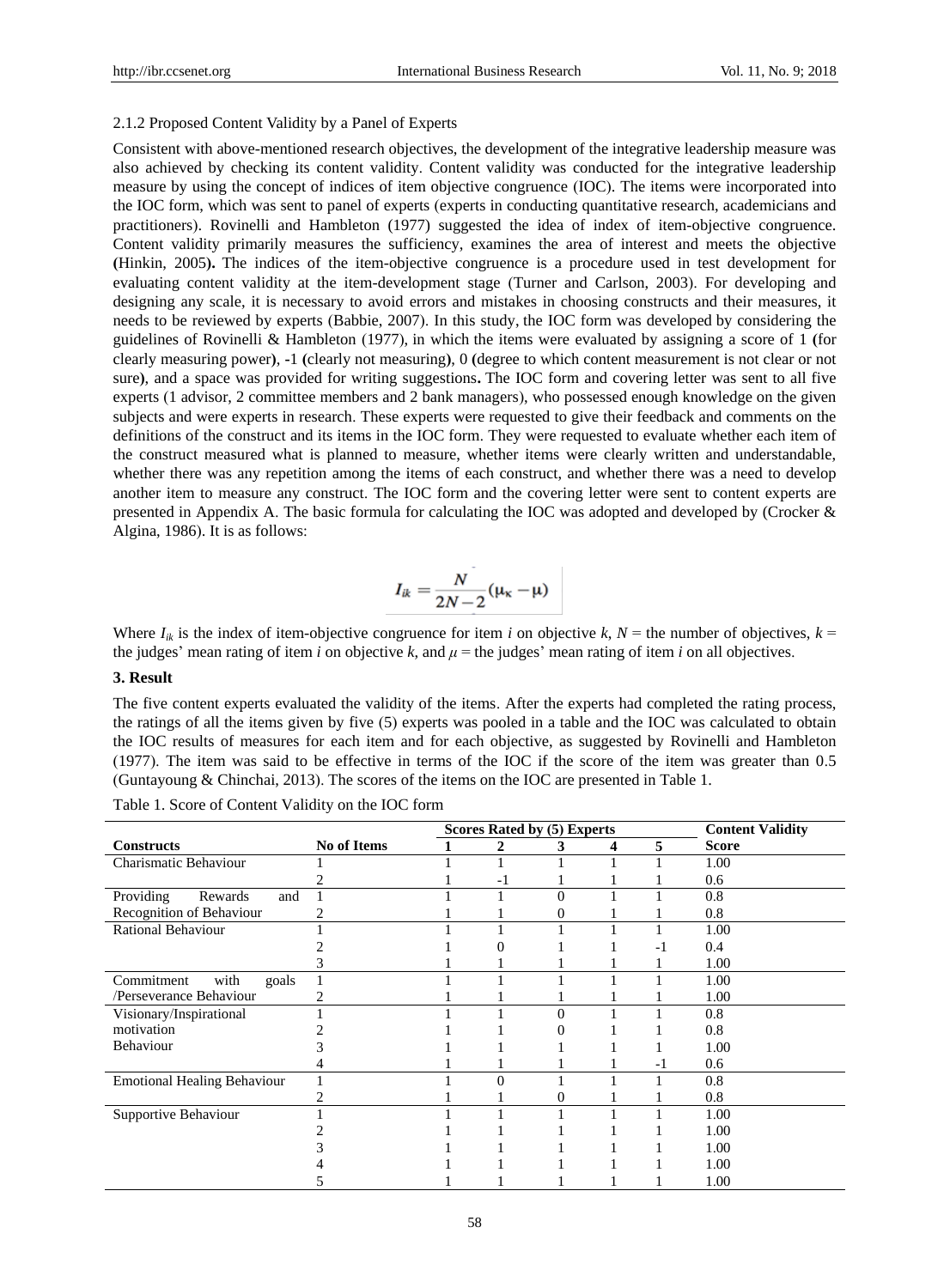|                                 |                              | <b>Scores Rated by (5) Experts</b> |                                  |                              | <b>Content Validity</b> |                            |                      |
|---------------------------------|------------------------------|------------------------------------|----------------------------------|------------------------------|-------------------------|----------------------------|----------------------|
| <b>Constructs</b>               | No of Items                  |                                    | $\boldsymbol{2}$                 | 3                            | 4                       | $\overline{\mathbf{5}}$    | <b>Score</b>         |
| <b>Ethical Behaviour</b>        | 1                            | $\,1$                              | $\mathbf{1}$                     | $\mathbf{1}$                 | $\mathbf{1}$            | $\mathbf 1$                | 1.00                 |
|                                 | 2                            | 1                                  | $\mathbf{1}$                     | $\mathbf{1}$                 | 1                       | $\mathbf{1}$               | 1.00                 |
|                                 | 3                            | $\mathbf{1}$                       | $\mathbf{1}$                     | $\mathbf{1}$                 | $\mathbf{1}$            | $\mathbf{1}$               | 1.00                 |
|                                 | 4                            | $\mathbf{1}$                       | $\boldsymbol{0}$                 | $\mathbf{1}$                 | $\mathbf{1}$            | $\boldsymbol{0}$           | 0.6                  |
|                                 | 5                            | 1                                  | $\boldsymbol{0}$                 | $\mathbf{1}$                 | $\mathbf{1}$            | $\mathbf{1}$               | $0.8\,$              |
|                                 | 6                            | 1                                  | 1                                | $\mathbf{1}$                 | $\mathbf{1}$            | $\mathbf{1}$               | 1.00                 |
|                                 | $\overline{7}$               | $\mathbf{1}$                       | $\mathbf{1}$                     | $\mathbf{1}$                 | $\mathbf{1}$            | $\mathbf{1}$               | 1.00                 |
|                                 | 8                            | $\mathbf{1}$                       | $\mathbf{1}$                     | $\mathbf{1}$                 | $\mathbf{1}$            | $\,1$                      | 1.00                 |
|                                 | 9                            | $\mathbf{1}$                       | 1                                | 1                            | $\mathbf{1}$            | $\mathbf{1}$               | 1.00                 |
| Power sharing                   | 1                            | $\mathbf{1}$                       | $\mathbf{1}$                     | $\mathbf{1}$                 | $\mathbf{1}$            | $\mathbf{1}$               | 1.00                 |
| /Empowering Behaviour           | $\overline{c}$               | $\mathbf{1}$                       | $\mathbf{1}$                     | $\mathbf{1}$                 | $\mathbf{1}$            | $\mathbf{1}$               | 1.00                 |
|                                 | 3                            | $\mathbf{1}$                       | $\mathbf{1}$                     | $\mathbf{1}$                 | $\mathbf{1}$            | $\,1$                      | 1.00                 |
|                                 | 4                            | $\mathbf{1}$                       | $\mathbf{1}$                     | $\mathbf{1}$                 | $\mathbf{1}$            | $\mathbf{1}$               | 1.00                 |
|                                 | 5                            | $\mathbf{1}$                       | $\mathbf{1}$<br>$\overline{0}$   | 1                            | $\mathbf{1}$<br>$-1$    | $\mathbf{1}$               | 1.00<br>$\mathbf{0}$ |
| Teamwork-Oriented Behaviour     | $\,1$                        | $\mathbf{1}$<br>$\mathbf{1}$       | $\mathbf{1}$                     | $\overline{0}$               | $\mathbf{1}$            | $\overline{0}$<br>$\,1$    | 1.00                 |
|                                 | $\overline{\mathbf{c}}$<br>3 | 1                                  | $\mathbf{1}$                     | $\mathbf{1}$<br>$\mathbf{1}$ | $\mathbf{1}$            | $\mathbf{1}$               | 1.00                 |
|                                 | 4                            | 1                                  | $-1$                             | $\mathbf{1}$                 | $\mathbf{1}$            | $\mathbf{1}$               | 0.2                  |
|                                 | 5                            | $\mathbf{1}$                       | $-1$                             | $\mathbf{1}$                 | $\mathbf{1}$            | $\mathbf{1}$               | $0.8\,$              |
|                                 | 6                            | $\mathbf{1}$                       | $\boldsymbol{0}$                 | $\mathbf{1}$                 | $\mathbf{1}$            | $\,1$                      | 0.8                  |
|                                 | 7                            | $\mathbf{1}$                       | $\boldsymbol{0}$                 | $\mathbf{1}$                 | $\mathbf{1}$            | $\mathbf{1}$               | 0.8                  |
|                                 | 8                            | $\mathbf{1}$                       | $\boldsymbol{0}$                 | $\mathbf{1}$                 | 1                       | $\mathbf{1}$               | 0.8                  |
| Individualized<br>Consideration | $\,1$                        | $\mathbf{1}$                       | $\mathbf{1}$                     | $\,1$                        | $\mathbf{1}$            | $\,1$                      | 1.00                 |
| and Altruistic love /Behaviour  | $\overline{c}$               | $\mathbf{1}$                       | $-1$                             | $\mathbf{1}$                 | $\mathbf{1}$            | $\,1\,$                    | 0.6                  |
|                                 | 3                            | 1                                  | $\mathbf{1}$                     | $\mathbf{1}$                 | $\mathbf{1}$            | $\mathbf{1}$               | 1.00                 |
|                                 | $\overline{4}$               | 1                                  | $\boldsymbol{0}$                 | $\mathbf{1}$                 | $\mathbf{1}$            | $\mathbf{1}$               | $0.8\,$              |
|                                 | 5                            | 1                                  | $\boldsymbol{0}$                 | $\mathbf{1}$                 | $\mathbf{1}$            | $\mathbf{1}$               | $0.8\,$              |
|                                 | 6                            | 1                                  | $\mathbf{1}$                     | $\mathbf{0}$                 | $\mathbf{1}$            | $\mathbf{1}$               | $0.8\,$              |
|                                 | 7                            | 1                                  | $-1$                             | $\mathbf{1}$                 | $\mathbf{1}$            | $\mathbf{1}$               | 0.6                  |
|                                 | 8                            | $\mathbf{1}$                       | $\mathbf{1}$                     | $\mathbf{1}$                 | $\mathbf{1}$            | $\mathbf{1}$               | 1.00                 |
|                                 | 9                            | $\mathbf{1}$                       | $\mathbf{1}$                     | $\boldsymbol{0}$             | $\mathbf{1}$            | $\mathbf{1}$               | $0.8\,$              |
|                                 | $10\,$                       | $\mathbf{1}$                       | $\mathbf{1}$                     | $\mathbf{1}$                 | $\mathbf{1}$            | $\mathbf{1}$               | 1.00                 |
| Role Clarification/             | $\mathbf{1}$                 | $\mathbf{1}$                       | $\mathbf{1}$                     | $\overline{0}$               | $\mathbf{1}$            | $\mathbf{1}$               | $\overline{0.8}$     |
| Task-oriented Behaviour         | $\overline{\mathbf{c}}$      | $\mathbf{1}$                       | $-1$                             | $\mathbf{1}$                 | $\mathbf{1}$            | $\mathbf{1}$               | 0.6                  |
|                                 | 3                            | 1                                  | $\mathbf{1}$                     | $\mathbf{1}$                 | $\mathbf{1}$            | $\mathbf{1}$               | 1.00                 |
|                                 | 4                            | $\mathbf{1}$                       | $\mathbf{1}$                     | $\,1$                        | $\mathbf{1}$            | $\,1$                      | 1.00                 |
|                                 | 5                            | 1                                  | 1                                | $\mathbf{1}$                 | $\mathbf{1}$            | $\mathbf{1}$               | 1.00                 |
|                                 | 6                            | 1                                  | $\boldsymbol{0}$                 | $\mathbf{1}$                 | $\mathbf{1}$            | $\mathbf{1}$               | $0.8\,$              |
|                                 | $\overline{7}$               | 1                                  | $\boldsymbol{0}$                 | $\,1$                        | $\mathbf{1}$            | $\boldsymbol{0}$           | $0.6\,$              |
|                                 | 8                            | 1                                  | $\mathbf{1}$                     | $\mathbf{1}$                 | $\,1$                   | $\mathbf{1}$               | 1.00                 |
|                                 | $\overline{Q}$               |                                    |                                  | 1                            | 1                       | 1                          | 1.00                 |
| Self-awareness/Self-Regulatory  | $\mathbf{1}$                 | $\mathbf{1}$                       | $\mathbf{1}$                     | $\mathbf{1}$                 | $\mathbf{1}$            | $\,1$                      | 1.00                 |
| Behaviour                       | $\overline{c}$               | $\,1$                              | $\,1\,$                          | $\,1$                        | $\,1$                   | $\mathbf{1}$               | $1.00\,$             |
|                                 | $\mathfrak{Z}$               | $\,1$                              | $\,1$                            | $^{\rm -1}$                  | $\,1\,$                 | $\mathbf 1$                | $0.6\,$              |
|                                 | $\overline{\mathcal{L}}$     | $\mathbf{1}$                       | $\boldsymbol{0}$                 | $\,1$                        | $\mathbf{1}$            | $\,1$                      | $0.8\,$              |
|                                 | 5                            | $\mathbf{1}$                       | 1                                | $\mathbf{1}$                 | $\mathbf{1}$            | $\mathbf{1}$               | 1.00                 |
|                                 | $\sqrt{6}$                   | $\mathbf{1}$                       | $\mathbf{1}$                     | $\mathbf{1}$                 | $\mathbf{1}$            | $\mathbf{1}$               | $1.00\,$             |
|                                 | $\boldsymbol{7}$<br>$\,8\,$  | $\mathbf{1}$                       | $\mathbf{1}$                     | $\mathbf{1}$                 | $\mathbf{1}$            | $\mathbf{1}$               | $1.00\,$<br>$0.4\,$  |
|                                 | 9                            | $\mathbf{1}$                       | $\boldsymbol{0}$                 | $\mathbf{1}$                 | $\,1$                   | $^{\rm -1}$<br>$^{\rm -1}$ | $0.4\,$              |
|                                 | $10\,$                       | $\mathbf{1}$<br>$\,1$              | $\boldsymbol{0}$<br>$\mathbf{1}$ | $\mathbf{1}$<br>$\mathbf{1}$ | $\mathbf{1}$<br>$\,1$   | $\,1\,$                    | $1.00\,$             |
|                                 | $11\,$                       | $\,1$                              | $\mathbf{1}$                     | $\mathbf{1}$                 | $\mathbf{1}$            | $\mathbf 1$                | $1.00\,$             |
|                                 |                              |                                    |                                  |                              |                         |                            |                      |

Once the integrative leadership measure was developed, it was revised by the advisor. The proposed items of integrative leadership measure achieved the scores on IOC by five experts, it was found that five items of the IL measure had a low IOC scores and they needed to be rewritten as suggested by the IOC experts in this study, and those of low reliability items were revised. None of items were removed from the integrative leadership measure after the IOC score because there was only one item for each behavior in the constructs.

## *3.1 Item Scaling of the Integrative Leadership*

Once the content validity of the constructs was obtained and the items were refined, the next step was to set the scale of items. For the integrative leadership six points Likert scale: strongly agree, agree, somewhat agree,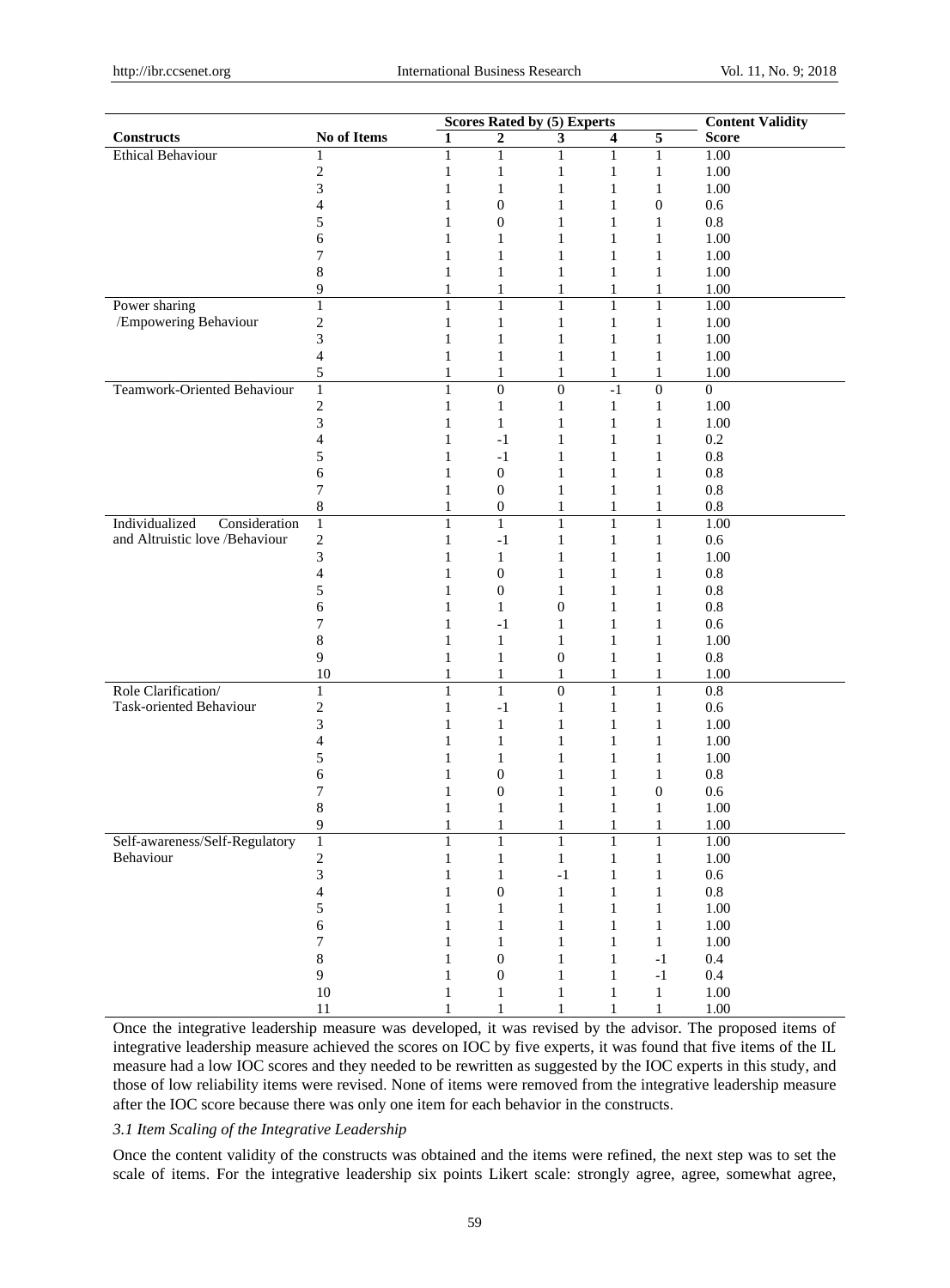somewhat disagree, disagree, and strongly disagree were used to collect the data from the study's participants Likert- type scale were broadly used scale in one's survey research **(**Cook, Trapp & Williams, 1981), and the coefficient alpha reliability increased with Likert scales up to the use of the 5 to 7 Likert scale **(**Hinkin, 2005**).**

## **4. Discussion**

This research article was written to develop definition, initial constructs, and items and to measure content validity of the integrative leadership measure. The extensive review of the literature was done and the operational definition of integrative leadership was derived from six types of leadership (transformational, authentic, ethical, servant, spiritual and transactional). The behaviors under these six leadership styles were integrated and constructs and their items were developed. The developed items were obtained from existing scales available on various leadership styles, and were revised and some new item were also built. Kuhn (1996) stated that new approaches and frameworks should be developed when existing paradigms and models are insufficient in explaining the perceived phenomena. Past leadership research involved research theory in periodic form; such as one theory focusing on trait leadership at one time; cognitive, situational leadership, charismatic leadership at another time (Chemers, 2000). These leadership theories systematically define shared findings and streams of thought across theoretical perspectives. In the last, the content validity of developed items was evaluated. Overall, it was concluded that integrative leadership is a multidimensional process in which leaders possess traits, characteristics, skills, and perform various roles and behaviors, comprising of 13 constructs such as: Charismatic Leadership, Providing Reward and Recognition Leadership, Commitment with Goals and Perseverance Leadership, Rational Leadership, Power Sharing/Empowering Leadership, Visionary/Inspirational Motivation Leadership, Emotional Healing Leader, Supportive Leadership, Ethical Leadership, Team- Oriented Leadership, Individualized Consideration and Altruistic Love Leadership, Role Clarification/Task-Oriented Leadership and Self -Awareness/ Self- Regulation Leadership. The definition of integrative leadership was consistent with previous definitions of integrative leadership given by Winston & Patterson (2006), Fernandez, Cho and Perry, (2010), Bakker (2002) Chemers (2000) and Rost (1993). This study found that most of the integrative leadership constructs name cannot be seen as the same as particular constructs in any existing leadership style and in integrative leadership. The leadership researchers provide new theories, findings and results, which originate to understand leadership differently, but integrative leadership provides an avenue to cognize whole of leadership (Winston & Patterson, 2006). The name of each construct of integrative leadership seems innovative and rare due to the integration of various leadership styles. Many dimensions of the integrative leadership are virtuous (Winston & Patterson, 2006). The definition and measure of IL was supported by Weber (1947). Weber (1947) claimed that the nature and type of leadership depends on the culture of that organization. This study followed the principle of facet theory (Donald, 1995) for developing IL measures; and that statement of each item was redrafted and revised because behavior is always influenced by culture (Hofsted, 2001). Chemers (2000) stated that functional integration helps in making an effort and emphasizes on developing and adopting effective leadership characteristics and skills to influence followers in order to achieve the goals. Hence, it can be said that integrative leadership is novel approach, different from old theories of leadership. It may be amalgamation or combination of leadership styles consisting different characteristics, trait, skills, behaviors, and roles. It creates a notion of shared leadership (between employees and managers) for leadership effectiveness and influences followers to achieve organizational goals

## **5. Implications and Recommendations for Future Research**

The current study provides advantages to human resource and leadership scholars, HR professionals and managers of various organizations. The current study is addition to academic literature as it contributes literature with revised and theorized definition of integrative leadership, and developed initial constructs of integrative leadership measure. The future researcher may adopt definitions, constructs and developed items of integrative leadership for the purpose of further development and upgradation. Another key finding of this study is that it provides implications and recommendations in the area of leadership development. Leaders may use this integrative leadership framework in their leadership development plan. Organization may also use the integrative leadership characteristics when recruiting managers or leaders. In addition, the integrative leadership framework may help the top management, supervisors and middle level managers, greatly, in the development of leadership plans and leadership reports. Integrative leadership creates a notion of shared leadership (between employees and managers) for leadership effectiveness and influences followers to achieve organizational goals.

To enhance authenticity of the integrative leadership measure, future researcher should study the psychometric properties of integrative measure. Therefore, it is recommended that data should be collected form large number of respondents who are working in different industries. Moreover, research should adopt confirmatory factor analysis to evaluate construct validity, criterion validity and reliability analysis of 13 constructs of integrative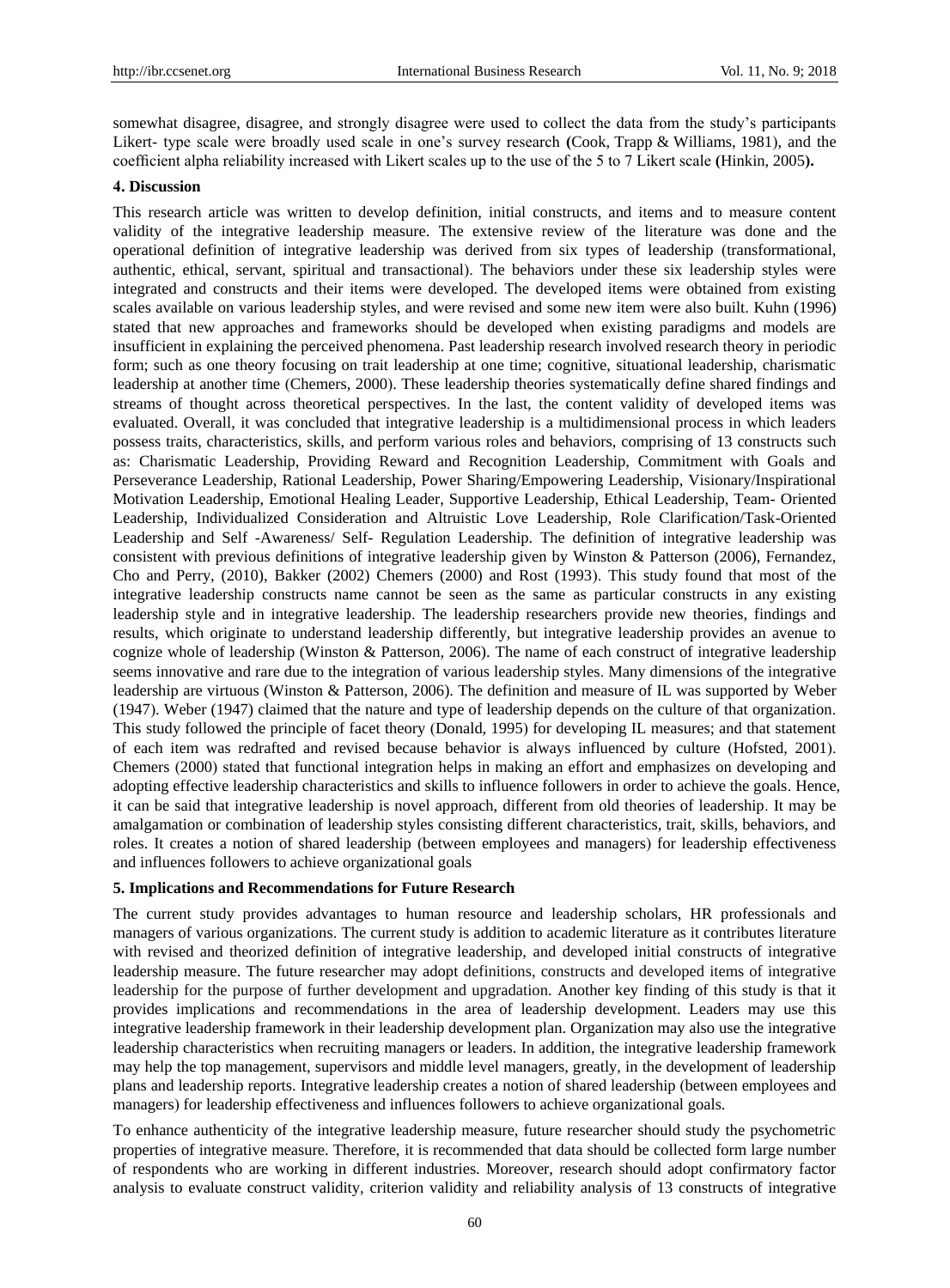measurement tool. The integrative leadership can be further refined and developed in to the existing leadership models. Therefore, future researchers are directed to incorporate the advanced leadership types such as benevolent leadership, paternalistic leadership into proposed integrative leadership framework in order to expand the scope of integrative leadership model.

#### **References**

- Abbas, Q., & Yaqoob, S. (2009). Effect of leadership development on employee performance in Pakistan. *Pakistan Economic and Social Review, 47*(2), 269-292.
- Alban-Metcalfe, J., & Alimo-Metcalfe, B. (2000). An analysis of the convergent and discriminant validity of the transformational leadership questionnaire. *International Journal of Selection and Assessment, 8*(3), 158-175. https://doi.org/10.1111/1468-2389.00144
- Alban-Metcalfe, J., & Alimo-Metcalfe, B. (2007). Development of a private sector version of the (engaging) transformational leadership questionnaire. *Leadership & Organization Development Journal, 28*(2), 104-121. https://doi.org/10.1108/01437730710726813
- Alban-Metcalfe, J., & Alimo-Metcalfe, B. (2010). Integrative leadership, partnership working and wicked problems: A conceptual analysis. *International Journal of Leadership in Public Services, 6*(3), 3-13. https://doi.org/10.5042/ijlps.2010.0512
- Alimo-Metcalfe, B & Beasley, K. (2010). *Construction of the board leadership quality 360–BLQ360 (*Working Paper). Leeds, Real World Group.
- Altman, Y. (2010). In search of spiritual leadership: Making a connection with transcendence. *Human Resource Management International Digest, 18*(6), 35-38. https://doi.org/10.1108/09670731011071764
- Alvesson, M., & Deetz, S. (2000). *Doing Critical Management Research.* London: Sage. https://doi.org/10.4135/9781849208918
- Avolio, B. J. (2007). Promoting more integrative strategies for leadership theory-building. *American Psychologist, 62*(1), 25. https://doi.org/10.1037/0003-066X.62.1.25
- Avolio, B. J., & Bass, B. M. (2002). *Developing potential across a full range of leadership cases on transactional and transformational leadership.* Mahwah, NJ: Lawrence Erlbaum Associates.
- Avolio, B. J., Bass, B. M., & Jung, D. I. (1999). Re- examining the components of transformational and transactional leadership using multifactor leadership questionnaire. *Journal of Occupational and Organizational Psychology, 72* (4), 441-462. https://doi.org/10.1348/096317999166789
- Avolio, B., Luthans, F., & Walumbwa, F. O. (2004). *Authentic leadership: Theory-building for veritable sustained performance* (Working paper). Gallup Leadership Institute, University of Nebraska, Lincoln.
- Avolio, B., Waldman, D., & Yammarino, F. (1991). Leading in the 1990s: The four is of transformational leadership. *Journal of European Industrial Training, 15*(4), 9-16. https://doi.org/10.1108/03090599110143366
- Babbie, E. R. (12th Eds.). (2010). *Introduction to social research.* Belmont, CA: Wadsworth Cengage Learning.
- Barbuto Jr, J. E., & Wheeler, D. W. (2006). Scale development and construct clarification of servant leadership. *Group & Organization Management, 31*(3), 300-326. https://doi.org/10.1177/1059601106287091
- Barbuto, J. E.ม & Wheeler, D. W. (2002). *Becoming a servant leader: Do you have what it takes?* University of Nebraska, Lincoln.
- Barker, R. A. (2002). *On the nature of leadership.* Lanham: University Press of America.
- Bass, B. M. (1985). *Leadership and performance beyond expectation.* New York: The Free Press.
- Bass, B. M. (1990). *Bass and Stogdill's Handbook of Leadership: Theory, Research and Management Applications* (3rd ed.). *s*. New York: The Free Press.
- Bass, B. M. (1990a). *Bass and stogdill's Handbook of leadership: Theory, Research, and Managerial Applications* (3rd ed.)*.* New York: The Free Press.
- Bass, B. M. (1990b). From transactional to transformational leadership: Learning to share the vision. *Organizational Dynamics, 18*(3), 19-31. https://doi.org/10.1016/0090-2616(90)90061-S
- Bass, B. M. (1998). *Transformational leadership: Industrial, military, and educational impact.* Mahwah, NJ: Lawrence Erlbaum Associates.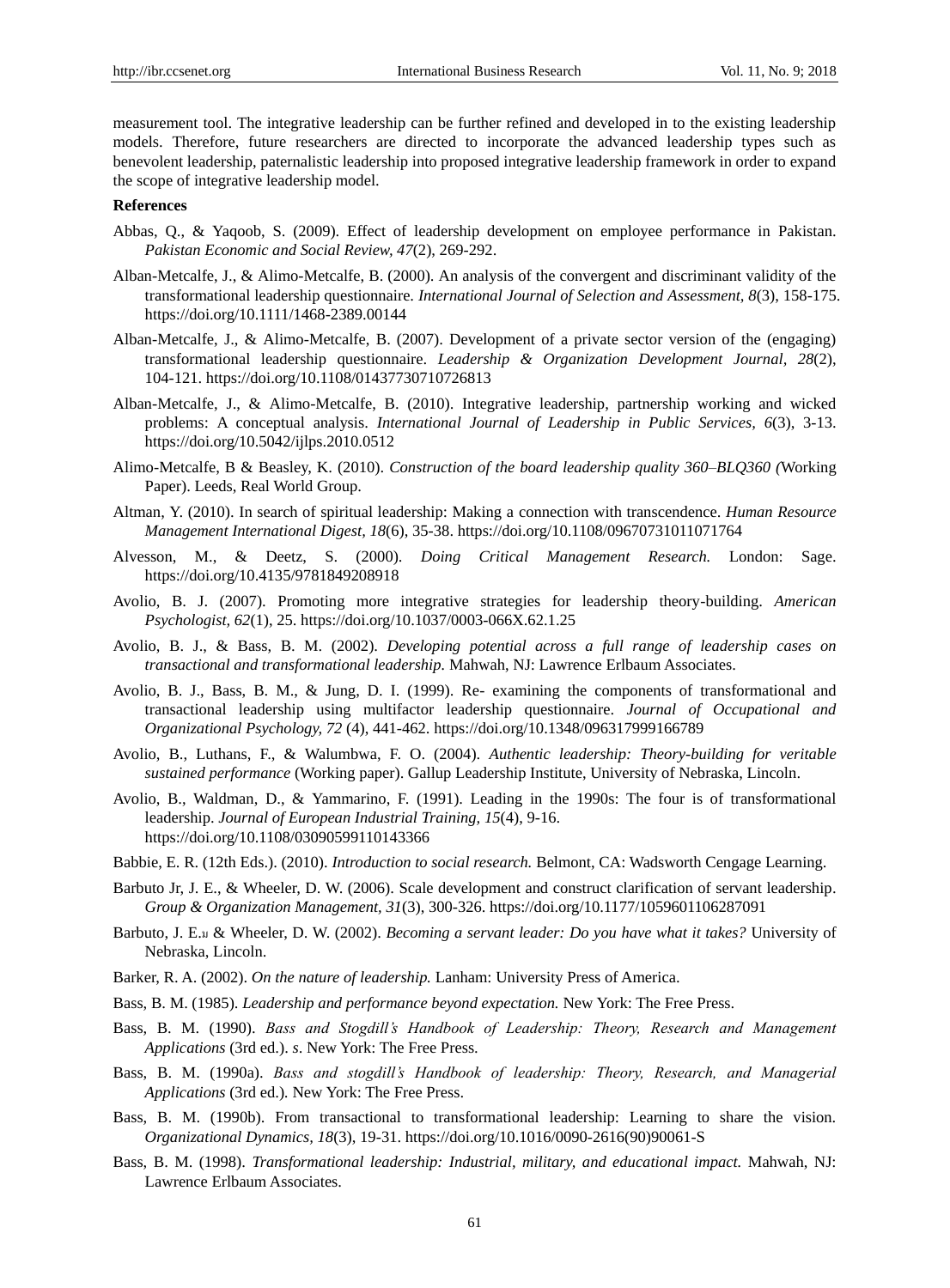- Bass, B. M., & Avolio, B. J. (1990). *Multifactor leadership questionnaire*. Palo Alto, CA: Consulting Psychologist Press.
- Bass, B. M., & Avolio, B. J. (1995). *MLQ multifactor leadership questionnaire.* Redwood City, CA: Mind Garden.
- Bass, B.M. & Avolio, B.J. (Ed.). (1994). *Improving organizational effectiveness through transformational leadership.* Thousand Oaks, CA: Sage.
- Behling, O. & McFillen, J. M. (1996). A syncretical model of charismatic/transformational leadership. *Group and Organizational Management, 21*(2), 163-191. https://doi.org/10.1177/1059601196212004
- Brown, M. E., & Trevino, L. K. (2006). Ethical leadership: A review and future directions. *The Leadership Quarterly, 17*(6), 595-616. https://doi.org/10.1016/j.leaqua.2006.10.004
- Brown, M. E., Trevino, L. K., & Harrison, D. A. (2005). Ethical leadership: A social learning perspective for construct development and testing. *Organizational Behavior and Human Decision Processes, 97*(2), 117-134. https://doi.org/10.1016/j.obhdp.2005.03.002
- Burns, J. M. (1978). *Leadership.* New York: Harper Torch books.
- Bycio, P., Hackett, R. D., & Allen, J. S. (1995). Further assessments of Bass's (1985) conceptualization of transactional and transformational leadership. *Journal of Applied Psychology, 80*(4), 468. https://doi.org/10.1037/0021-9010.80.4.468
- Carless, S. A., Wearing, A. J., & Mann, L. (2000). A short measure of transformational leadership. *Journal of Business and Psychology, 14*(3), 389-405. https://doi.org/10.1023/A:1022991115523
- Chemers, M. M. (2000). Leadership research and theory: A functional integration. Group Dynamics. *Theory, Research, and Practice, 4*(1), 27. https://doi.org/10.1037/1089-2699.4.1.27
- Cook, R. W., Trapp, A. L., & Williams, J. F. (1981). Pathology of Taenia taeniaformis infection in the rat: Hepatic, lymph node and thymic changes. *Journal of Comparative Pathology, 91*(2), 219-226. https://doi.org/10.1016/0021-9975(81)90026-8
- Crocker, L., & Algina, J. (1986). *Introduction to classical and modern test theory.* Toronto: Holt, RineHart, and Winston, Inc. [https://nsuworks.nova.edu/cgi/viewcontent.cgi?referer=https://scholar.google.com.pk/&httpsredir=1&article](https://nsuworks.nova.edu/cgi/viewcontent.cgi?referer=https://scholar.google.com.pk/&httpsredir=1&article=1870&context=tqr/) [=1870&context=tqr/](https://nsuworks.nova.edu/cgi/viewcontent.cgi?referer=https://scholar.google.com.pk/&httpsredir=1&article=1870&context=tqr/)
- Crosby, B. C., & Bryson, J. M. (2010). Integrative leadership and the creation and maintenance of cross-sector collaborations. *The Leadership Quarterly, 21*(2), 211-230. https://doi.org/10.1016/j.leaqua.2010.01.003
- Daft, R. L., & Lengel, R. H. (1998). *Fusion leadership: Unlocking the subtle forces that change people and organization.* San Francisco, CA: Berrett- Koehler Publishers.
- De Hoogh, A. H. B., & Den Dartog, D. N. (2008). 'Ethical and despotic leadership, relationships with leader's social responsibility, top management team effectiveness and subordinates' optimism: A multi- method study'. *The Leadership Quarterly, 19*(3), 297-311. https://doi.org/10.1016/j.leaqua.2008.03.002
- Den Hartog, D. N., House, R. J., Hanges, P. J., Ruiz-Quitanilla, S. A., Dorfman, P. W., & Globe-Associates. (1999). Culture specific and cross culturally generalizable implicit leadership theories: Are attributes of charismatic/transformational leadership universally endorsed? *The Leadership Quarterly, 10*(2), 219-256. https://doi.org/10.1016/S1048-9843(99)00018-1
- Dennis, S. R. (2004). *Servant leadership theory: Development of the servant leadership assessment instrument* (Unpublished doctoral dissertation). School of Leadership Studies, Regent University, Virginia Beach, VA.
- Donald, L. (1995). Facet theory: Defining research domain. In G. M. Breakwell., S. Hammond., & C. Fife-Schaw (Eds.), *Research Methods in Psychology* (116–37). SAGE, London.
- Ehrhart, M. G. (2004). Leadership and procedural justice climate as antecedents of unit level organizational citizenship behavior. *Personnel Psychology, 57*(1), 61-94. https://doi.org/10.1111/j.1744-6570.2004.tb02484.x
- Eubanks, D. L., Brown, A. D., & Ybema, S. (2012). Leadership, identity, and ethics. *Journal of Business Ethics, 107*(1), 1-3. https://doi.org/10.1007/s10551-012-1295-5
- Farling, M. L., Stone, A. G., & Winston, B. E. (1999). Servant leadership: Setting the stage for empirical research. *Journal of Leadership & Organizational Studies, 6*(1-2), 49-72.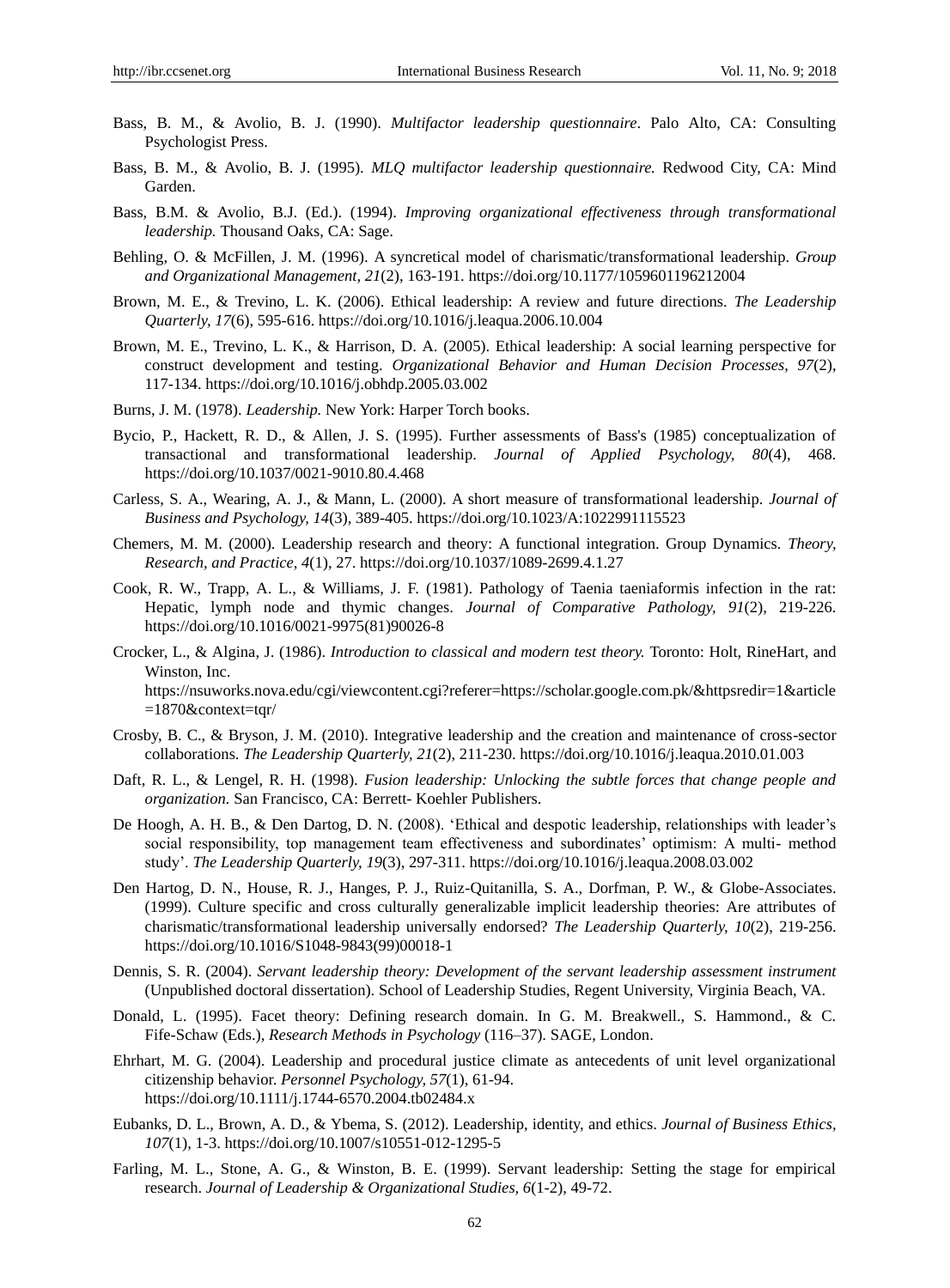https://doi.org/10.1177/107179199900600104

- Fernandez, S. (2004). Developing and testing an integrative framework of public sector leadership: Evidence from the public education arena. *Journal of Public Administration Research and Theory, 15*(2), 197-217. https://doi.org/10.1093/jopart/mui014
- Fernandez, S., Cho, Y. J., & Perry, J. L. (2010). Exploring the link between integrated leadership and public sector performance. *The Leadership Quarterly, 21*(2), 308-323. https://doi.org/10.1016/j.leaqua.2010.01.009
- Fry, L. W. (2003). Toward a theory of spiritual leadership. *The Leadership Quarterly, 14*(6), 693-727. https://doi.org/10.1016/j.leaqua.2003.09.001
- Fry, L. W., & Cohen, M. P. (2009). Spiritual leadership as a paradigm for organizational transformation and recovery from extended work hours' cultures. *Journal of Business Ethics, 84*(1), 265-278. https://doi.org/10.1007/s10551-008-9695-2
- Fry, L. W., Vitucci, S., & Cedillo, M. (2005). Transforming the army through spiritual leadership. *The Leadership Quarterly, 16*(5), 835-862. https://doi.org/10.1016/j.leaqua.2005.07.012
- Ganoe, F. J. (1996). Reflections on Leadership: How Robert K. Greenleaf's Theory of Servant-Leadership Influenced Today's Top Management Thinkers. *Journal of Systems Management, 47*(3), 62.
- Gardner, W. L., Avolio, B. J., Luthans, F., May, D. R., & Walumbwa, F. O. (2005). "Can you see the real me?" A self-based model of authentic leader and follower development. *The Leadership Quarterly, 16*, 343-372. https://doi.org/10.1016/j.leaqua.2005.03.003
- Greenleaf, R. K. (1970). *The servant as leader.* Indianapolis: The Robert K. Greenleaf Center.
- Greenleaf, R. K. (1977). *Servant leadership: A journey into the nature of legitimate power and greatness.* New York, NY: Paulist Press.
- Guntayoung, C., & Chinchai, S. (2013). The content validity and test-retest reliability of the developmental visual perception test (DTVP-2) in Thai children. *International Journal of Medicine and Pharmaceutical Sciences, 1*(3), 1-6.
- Hartog, D. N., Muijen, J. J., & Koopman, P. L. (1997). Transactional versus transformational leadership: An analysis of the MLQ. *Journal of Occupational and Organizational Psychology, 70*(1), 19-34. https://doi.org/10.1111/j.2044-8325.1997.tb00628.x
- Hinkin, T. R. (2005). Scale development principles and practices. In R. A. Swanson, & E.F. Holton III (Eds.), *Research in organizations: foundations and methods of inquiry* (pp. 161- 179). San Francisco: Berrett-Koehler Publishers Inc.
- Hofstede, G. (2001). *Culture's consequences: Comparing values, behaviors, institutions, and organizations across nations* (2nd ed.). Thousand Oaks, CA: Sage.
- House, R. J. (1971). A path goal theory of leader effectiveness. *Administrative Science Quarterly, 16*(3), 321-339. https://doi.org/10.2307/2391905
- http://kentblumberg.typepad.com/kent\_blumberg/files/servant\_leadership\_by\_univ\_of\_nebraska.pdf
- Huxham, C., & Vangen, S. (2005). *Managing to collaborate: The theory and practice of collaborative advantage.*  New York: Routledge.
- Ismail, W. K. W., Hussain, G., & Rashid, M. A. (2011). Integrative framework of leadership effectiveness. *International Journal of Business and Social Science, 2*(2), 126-132.
- Javaid, M. F., & Mirza, M. U. (2013). *Leadership style enhances the employee organizational commitment: A case study of educational institutions in Lahore.* Paper presented in *International Journals and Conference of management, Retrieved from* URL: http://localhost/icjmsss.
- Jung, D. I., & Avolio, B. J. (2000). Opening the black box: An experimental investigation of the mediating effects of trust and value congruence on transformational and transactional leadership. *Journal of Organizational Behavior, 21*(8), 949-964.

https://doi.org/10.1002/1099-1379(200012)21:8<949::AID-JOB64>3.0.CO;2-F

Kanungo, R. N., & Mendonca, M. (1996). *Ethical dimensions of leadership.* Thousand Oaks, CA: Sage.

Kotter, J. P. (1996). *Leading change. Boston.* Harvard Business School Press.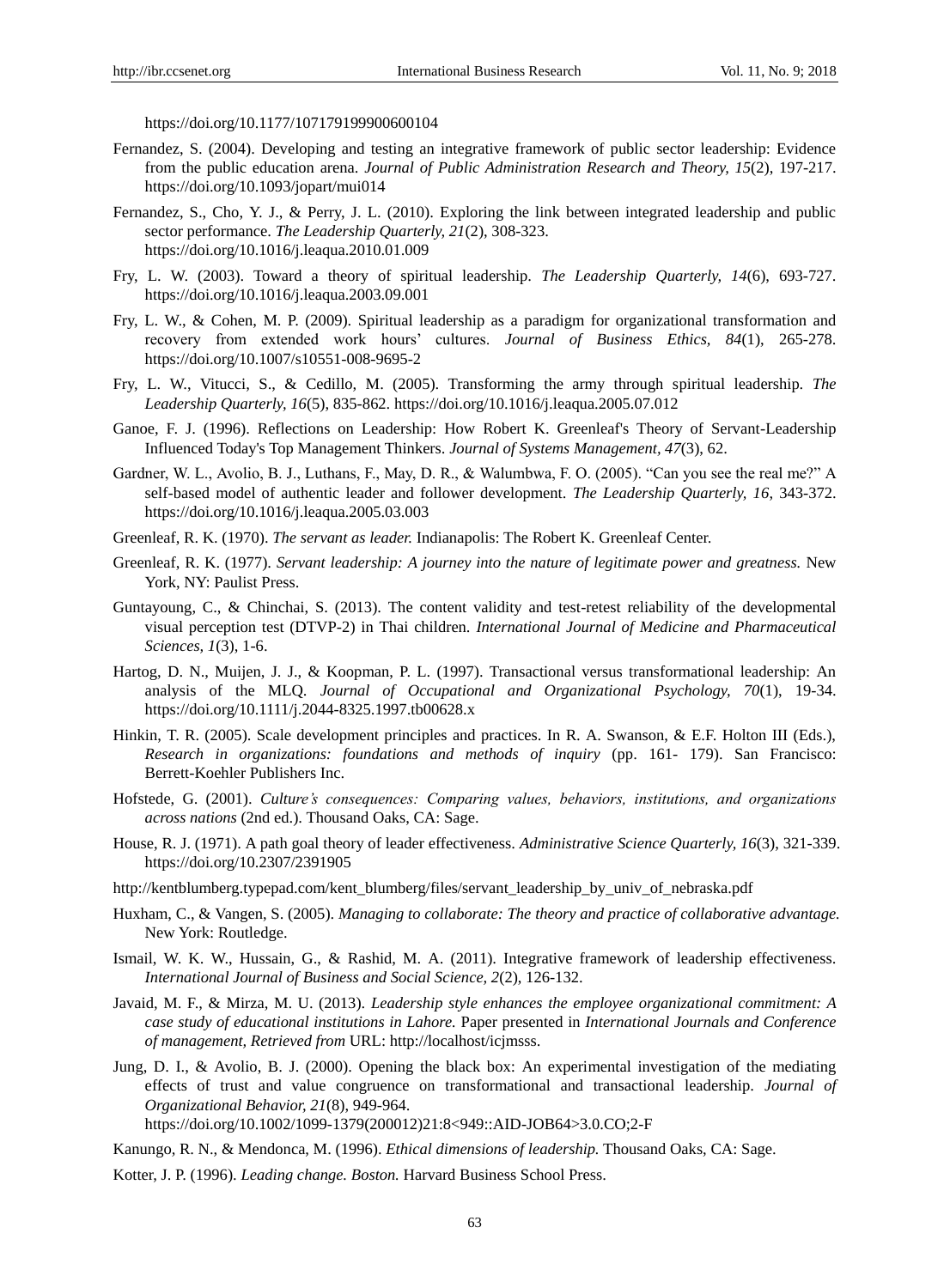- Kuhn, T. (1996). *The structure of scientific revolutions*(3rd ed.)*.* Chicago: The University of Chicago Press. https://doi.org/10.7208/chicago/9780226458106.001.0001
- Kuntz, J. R. C., Kuntz, J. R., Elenkov, D., & Nabirukhina, A. (2013). Characterizing ethical cases: A cross-cultural investigation of individual differences, organizational climate, and leadership on ethical decision-making. *Journal of Business Ethics, 113*(2), 317-331. https://doi.org/10.1007/s10551-012-1306-6
- Leskiw, S. L., & Singh, P. (2007). Leadership development: Learning from best practices. *Leadership & Organization Development Journal, 28*(5), 444-464. https://doi.org/10.1108/01437730710761742
- Liden, R. C., Wayne, S. J., Zhao, H., & Henderson, D. (2008). Servant leadership: Development of a multidimensional measure and multi-level assessment. *The Leadership Quarterly, 19*(2), 161-177. https://doi.org/10.1016/j.leaqua.2008.01.006
- Luthans, F., & Avolio, B. J. (2003). Authentic leadership development. In K. S. Cameron, J. E. Dutton, & R. E. Quinn (Eds.). *Positive organizational scholarship*, pp. 241-258. San Francisco: Berrett-Koehler.
- May, D. R., Chan, A., Hodges, T., & Avolio, B. J. (2003). Developing the moral component of authentic leadership. *Organizational Dynamics, 32*(3), 247-260. https://doi.org/10.1016/S0090-2616(03)00032-9
- Morse, R. S. (2010). Integrative public leadership: Catalyzing collaboration to create public value. *The Leadership Quarterly, 21*(2), 231-245. https://doi.org/10.1016/j.leaqua.2010.01.004
- Moxley, R. S. (2000). Leadership and spirit. Jossey-Bass, San Francisco: CA.
- Njoroge, D. (2015). The effect of integrative leadership style on organizational commitment as moderated by employee participation in technical institutions in Kenya. *Strategic Journal of Business & Change Management, 2*(4), 52-71.
- Oner, Z. H. (2012). Servant leadership and paternalistic leadership styles in the Turkish business context: A comparative empirical study. *Leadership & Organization Development Journal, 33*(3), 300-316. https://doi.org/10.1108/01437731211216489
- Parry, K. W., & Proctor-Thomson, S. B. (2002). Perceived integrity of transformational leaders in organizational settings. *Journal of Business Ethics, 35*(2), 75-96. https://doi.org/10.1023/A:1013077109223
- Posner, B. Z., & Schmidt, W. H. (1992). Values and the American manager. An update updated. California *Management Review, 34,* 80-94. https://doi.org/10.2307/41167425
- Real World Group. (2010a). *Partnership working 360.* Leeds: Real World Group. Retrievd from https://realworld-group.com/files/integrative-leadership-systems-thinking-and-wicked-problems-570f82a76 f9da.pdf
- Reave, L. (2005). Spiritual values and practices related to leadership effectiveness. *The Leadership Quarterly, 16*(5), 655-687. https://doi.org/10.1016/j.leaqua.2005.07.003
- Rost, J. C. (Ed.). (1993). *Leadership for the twenty-first century.* Westport, CT: Praeger.
- Rovinelli, R. J., & Hambleton, R. K. (1977). On the use of content specialists in the assessment of criterionreferenced test item validity. *Dutch Journal of Educational Research, 2,* 4-60.
- Russell, R. F., & Stone, A. G. (2002). A review of servant leadership attributes: Developing a practical model. *Leadership and Organization Development Journal, 23*(3), 145-157. https://doi.org/10.1108/01437730210424
- Salanova, M., Lorente, L., Chambel, M. J., & Mart nez, I. M. (2011). Linking transformational leadership to nurses' extra - role performance: the mediating role of self - efficacy and work engagement. *Journal of Advanced Nursing, 67*(10), 2256-2266. https://doi.org/10.1111/j.1365-2648.2011.05652.x
- Sendjaya, S. (2005). *Development and validation of the servant leadership behavior scale* (Unpublished term paper). School of Leadership Studies, Regent University
- Silvia, C., & McGuire, M. (2010). Leading public sector networks: An empirical examination of integrative leadership behaviors. *The Leadership Quarterly, 21*(2), 264-277. https://doi.org/10.1016/j.leaqua.2010.01.006
- Soria, K., Snyder, S., & Reinhard, A. P. (2015). Strengthening college students' integrative leadership orientation by building a foundation for civic engagement and multicultural competence. *Journal of leadership Education.* https://doi.org/10.12806/V14/I1/R4